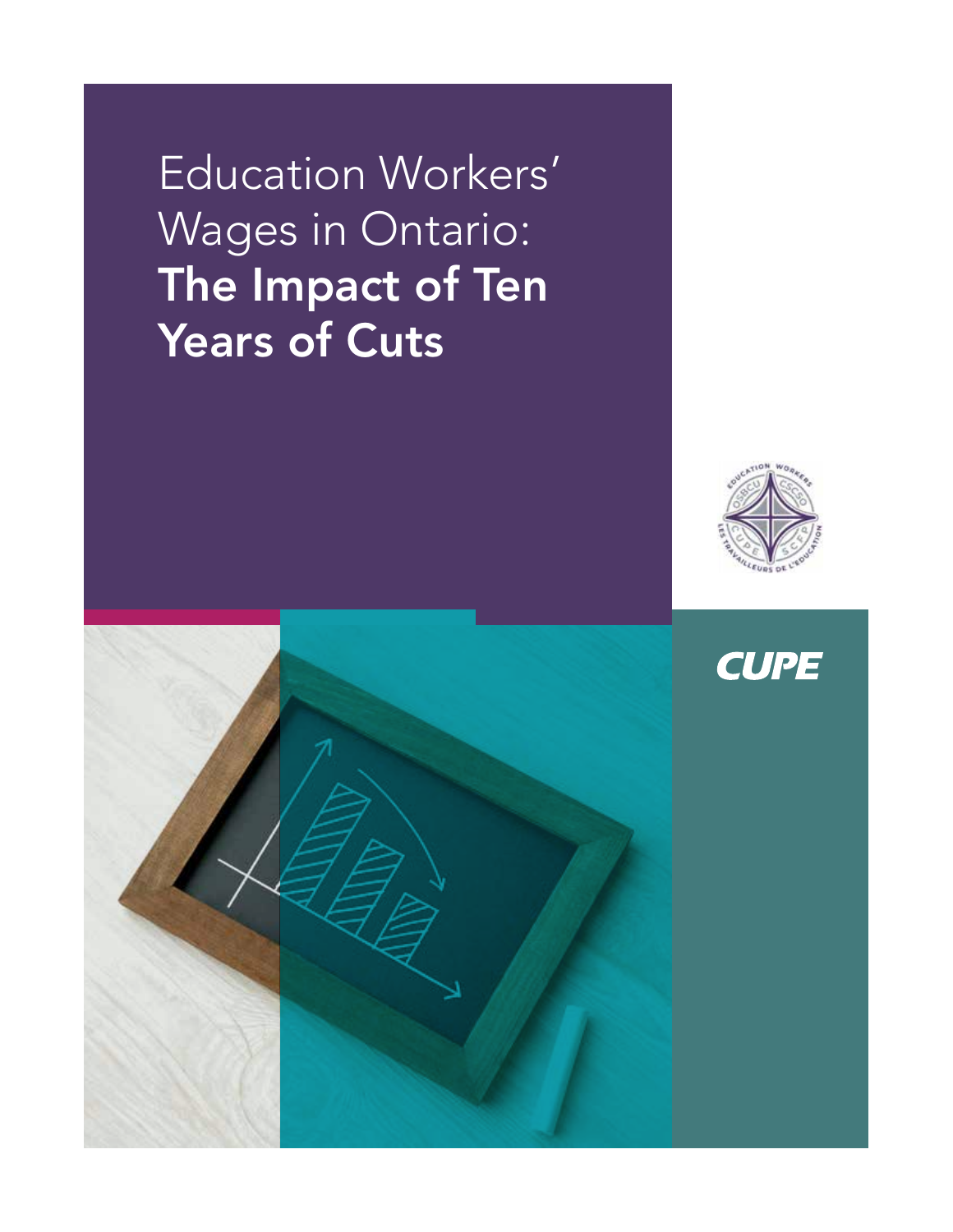### EXECUTIVE SUMMARY

CUPE education workers earn an average of just over \$39,000 per year. A decade of legislatively imposed wage restrictions and harsh bargaining positions taken by the government and school board trustees have meant that education workers' wages have not kept up with inflation and have fallen below the trends set for private sector unions and other public sector unions. Over the past 10 years increases to education workers' wages have been 8.8% while inflation in Ontario has been at least 19%.

Education workers' wages are no longer sufficient, on their own, to support a household. According to a survey of CUPE members, 51.4% of school board workers have had to take at least one additional job to make ends meet. The members most in need of additional jobs are sole income earners for their households, 64.5% of whom work at least one extra job (approximately 1/3 of CUPE education workers are the sole income earner in their household).

In addition to falling behind inflation, Ontario education workers' wages have fallen behind every other unionized sector in the province. Private sector wage settlements have averaged 20.3% (compounded) over the past decade, municipal unions have averaged 19.1%, unions in federally regulated workplaces have averaged 18.6% increase, and the Ontario Broader Public Sector (BPS) has averaged 12.2%.

Wage restraint has exacerbated the gender wage gap in Ontario. Women made up more than ¾ of respondents to a recent survey on wages of CUPE education workers. Women in the education sector are more likely to have their annual income limited by 10-months of employment (who are laid off for summers, and often December and March breaks as well). Restrictions on wage increases hit women particularly hard.

Over the past decade, wage increases that have trailed inflation have resulted in almost \$1.3 billion in cost savings just from CUPE members' incomes. In-year savings for 2021 are almost \$225 million. CUPE annual income would be \$4085 higher in 2021 if this money had been allocated equally to 55,000 members. Over time this wage gap has had profound negative effects on education workers' financial and personal wellbeing. But the issues have extended to school boards themselves who are facing significant recruitment and retention problems related to uncompetitive wages.

Education workers deserve a raise, as do all workers. It is long past time that we do something to change the existing trends towards stagnating wages and growing income inequality. There is nothing inevitable about the current state of affairs. But it will take political will, and political action, to make things better for workers.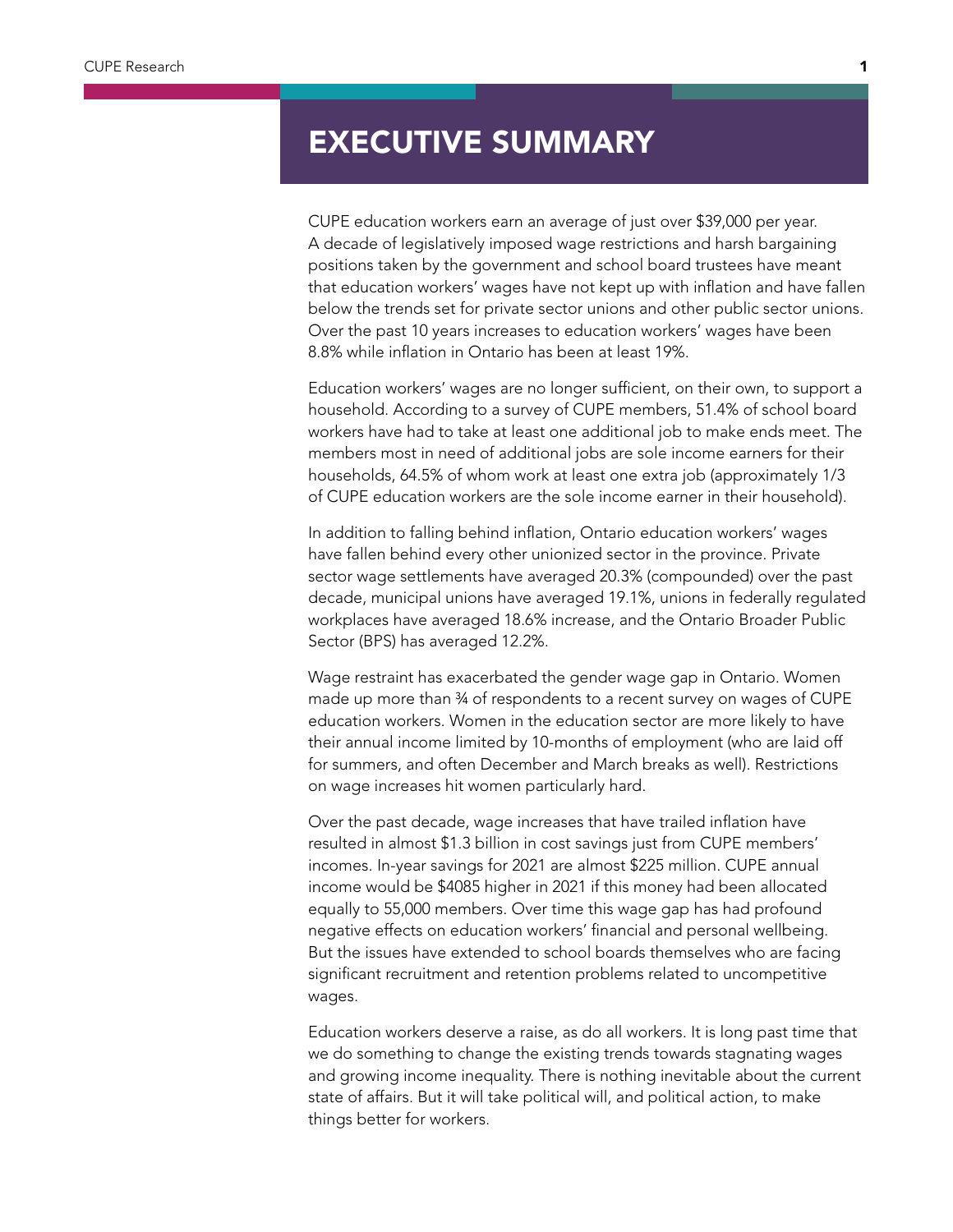### **INTRODUCTION**

CUPE education workers play a vital role in the life of schools, doing work that is necessary to providing students with a high quality publicly funded, publicly delivered education. CUPE members hold virtually every kind of job in schools and school board offices (except for teacher and management positions). CUPE members are Educational Assistants who provide supports to students with special education needs, Early Childhood Educators who are part of the kindergarten education team, Custodians and Maintenance staff who keep schools clean, safe and in a state of good repair. They are School office staff who make sure schools run effectively and library workers who help students develop learning skills and a love of books that last a lifetime. CUPE education workers are language and music instructors, and professional staff who enhance learning and provide supports to some of the most vulnerable students. In short, schools would not be able to function without CUPE education workers, who make for a safe, clean, fully supported education system.

Despite how important they are to students' success and the success of schools as a whole; education workers do not get the recognition they deserve. They have been subject to longstanding understaffing and overwork, as well as legislative attacks on their wages. As a result of the latter, school board workers' wages have eroded significantly over the past decade. Legislative restrictions on free collective bargaining like Bill 115 (under the previous Liberal government) that froze wages for two years, and Bill 124 (under the current Conservative government) that limited increases to 1% per year for three years, contributed to long-term loss of real income. Overall, education workers' wages have increased by only 8.8% (compounded) from 2012 to 2022. Over that same period of time inflation in Ontario has been 19%.1 Recently, the provincial government projected inflation in 2021 is topping 3%. $^2$  Reports in November 2021 show inflation as high as 4.7%. $^3$ The imposition of 1% limit on wage increases through Bill 124 further eroded their purchasing power.

<sup>1</sup> Inflation was calculated using Ontario budget data (various years) and the November 2021 Economic Outlook and Fiscal Review to find an Ontario specific inflation rate. Where different inflation rates were recorded in budgets of different years, the data from the most recent budget was used. This is a relatively conservative estimate of inflation. Using inflation figures reported by Statistics Canada in November 2021, total inflation for the decade would be almost 21%. Wage increases were based on CUPE negotiated settlements for collective agreements from 2012 to 2022. Because of pattern bargaining in the education sector, all unions representing workers in school boards have the same wage increases.

<sup>&</sup>lt;sup>2</sup> The November 2021 Ontario Economic Outlook and Fiscal Review estimates inflation for 2021 at 3.1%, and projects it will be 2.6% in 2022.

See, for example, Jordan Press, "Annual inflation rate rises to 4.7% in October, Statistics Canada says", Toronto Star, November 17, 2021, https://www.thestar.com/business/2021/11/17/statistics-canada-to-detailoctober-inflation-rate-as-pace-of-price-growth-rises.html.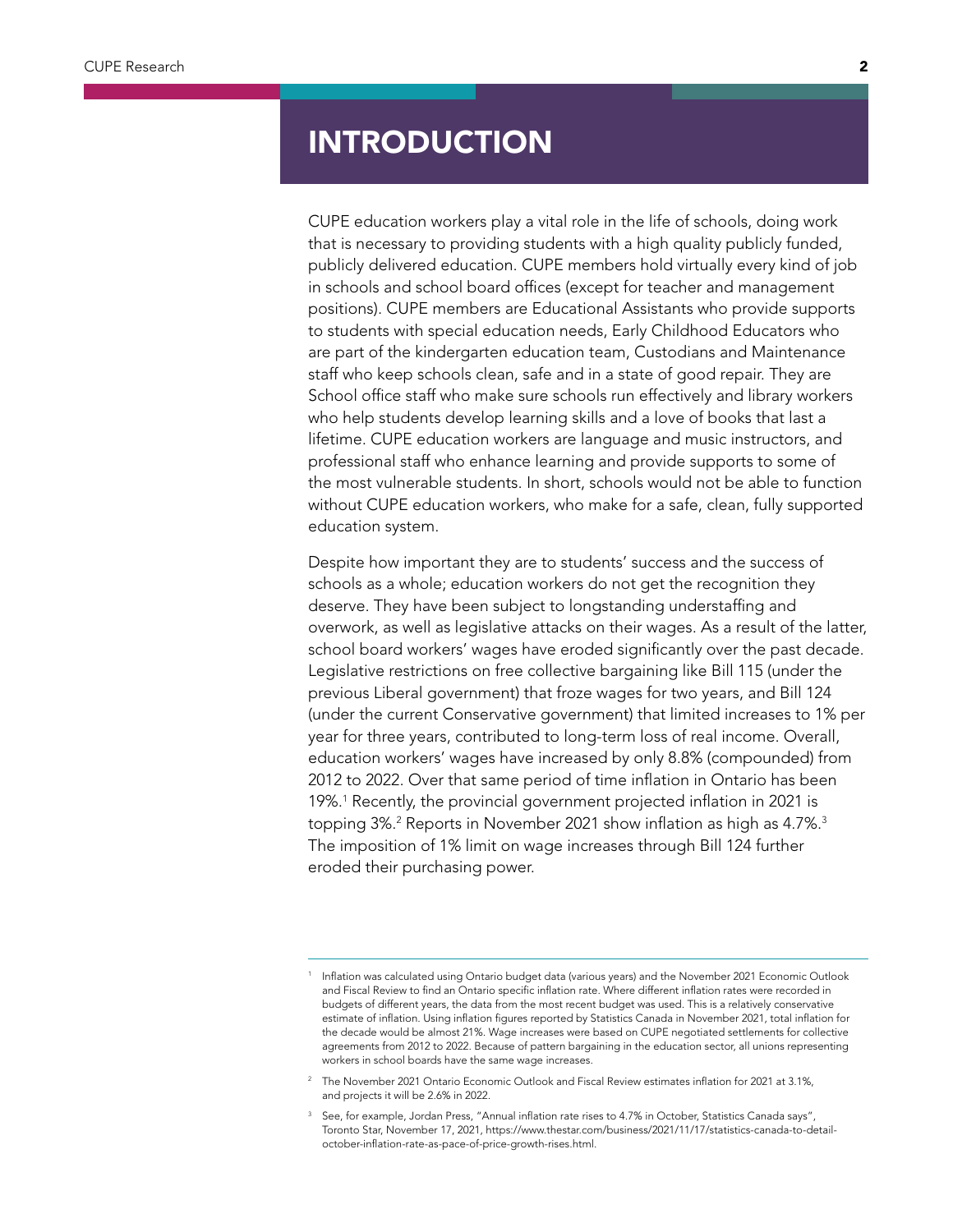"Affordability has become nearly impossible to manage. Every expenditure has increased substantially (food, gas, clothing, insurance, utilities, and taxes) but our wages have stagnated. This is not sustainable"

*Technician* 

"We are an invaluable asset and the classroom could not run without us. Our pay does not reflect this in any way."

*Designated Early Childhood Educator* 

"Struggle to pay rent. Rent prices have doubled in the last ten years. My 2-bedroom apartment costs \$2300 dollars a month. Food has gone up. Home prices have gone up. Car prices have gone up. Gas prices have gone up. Our wages have not gone up to compensate for this."

*Maintenance/Trades* 

WE ARE the Front Line workers to make sure your kids have a safe and virus free educational environment."

*Custodian/Caretaker/Cleaner*

"We work really hard to support the special needs community. Every year they add more and more work loads onto us without any wage increases."

*Educational Assistant* 

"We work hard and don't get the credit we deserve; we are running around trying to help multiple students in multiple classrooms with many different needs, we pay out of pocket for resources and work on building education resources on our own time."

#### *Professional/Paraprofessional*

"We are over worked and not compensated they know we will still do the work because we care about customer service."

*Secretarial/Clerical* 

"I love my job but it saddens me that I can not support my family with my current income." *Educational Assistant*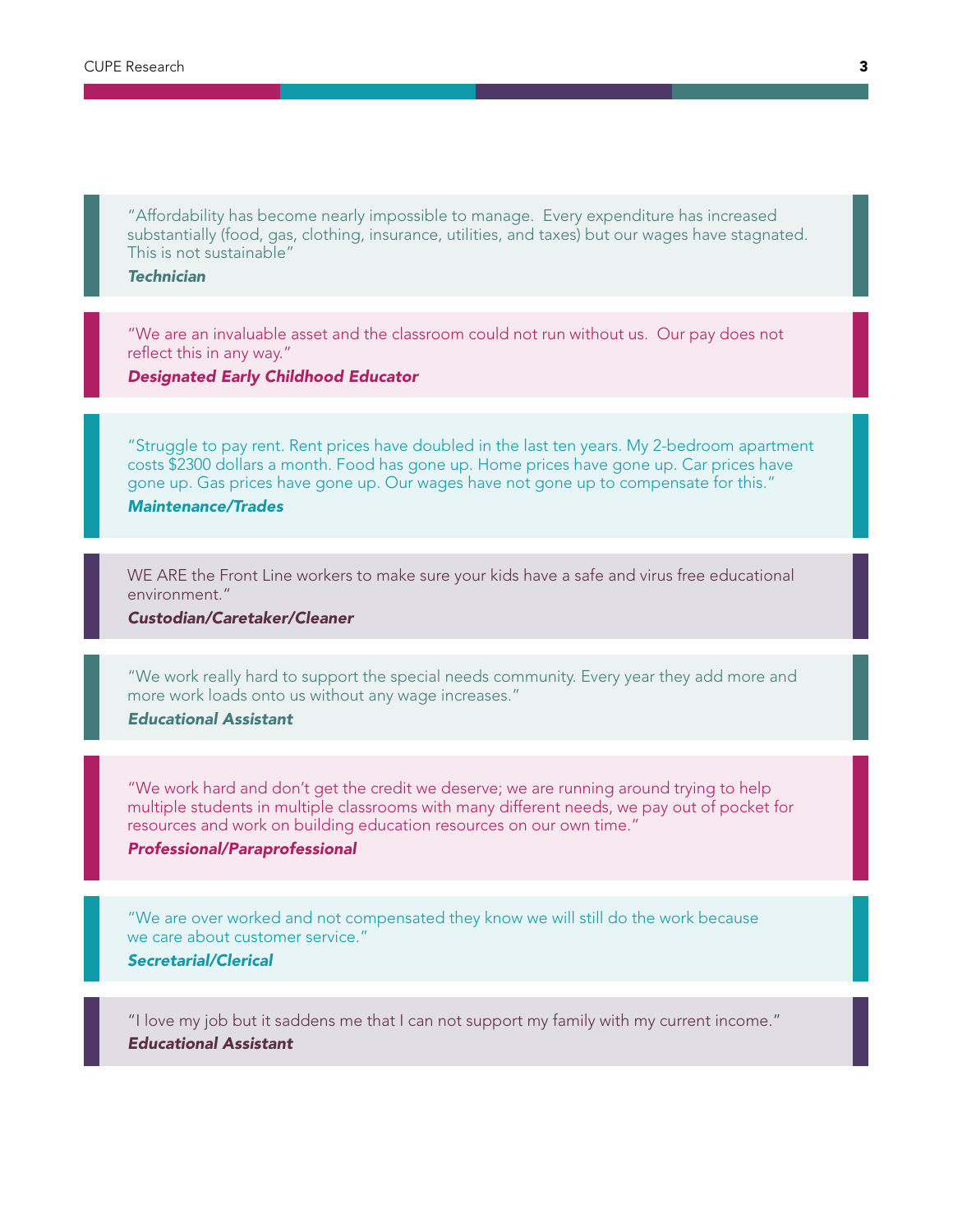#### What Do CUPE Education Workers Earn?

When CUPE/OSBCU went to the bargaining table in 2019 our members' average annual wage was \$38,000 per year.<sup>4</sup> Three years later, after wage increases of just 1% per year the average wage is just over \$39,000 per year. $5$ 

In a recent survey of CUPE education workers, 84.2% of respondents indicated that they earn less than \$50,000 per year from their school board jobs and 96.6% indicated that they earn less than \$60,000 per year as education workers. Survey responses show that 33% of CUPE education workers are sole-income earners for their household. $^6$ 

Over 51% of respondents said that they work at least one other job during the year to make ends meet. The proportion of education workers working additional jobs increases as income from the school board decreases. However, the most significant factor leading members to take a second (or third) job was single-income earner status: 64.5% of education workers who are the sole income earner for their household have to work at least one additional job in order to make ends meet. This suggests that, for the majority of education workers, school board employment is simply not enough to support a household.

No matter how you look at it, CUPE education workers do not fit any reasonable definition of high-income earner. Yet CUPE members have repeatedly been caught in legislative restrictions on their wages.

A decade of wage restraint has had a profound impact on education workers and has caused problems for school boards as well. Ten years of declining real wages for education workers, the overwhelming majority of whom earn less than \$50,000 per year, has resulted in pervasive forms of economic precarity, and stress and anxiety about finances. But artificially lowered wages have led to problems of recruitment and retention at school boards leading to staffing shortages. All told, government strategies of attacking the real wages of education workers have been a policy failure and have done substantial harm.

This average includes 10-month and 12-month employees, full-time, part-time, and casual employees, and includes members in a wide range of wage rates.

<sup>&</sup>lt;sup>5</sup> The total annual wages for all CUPE Education workers equal about \$2.16 billion, spread over a total membership of 55,000.

<sup>6</sup> CUPE education workers' wages survey, conducted September 27 to October 18, 2021. 89.5% of respondents to the survey indicated that they were full-time employees (in either permanent or temporary full-time positions).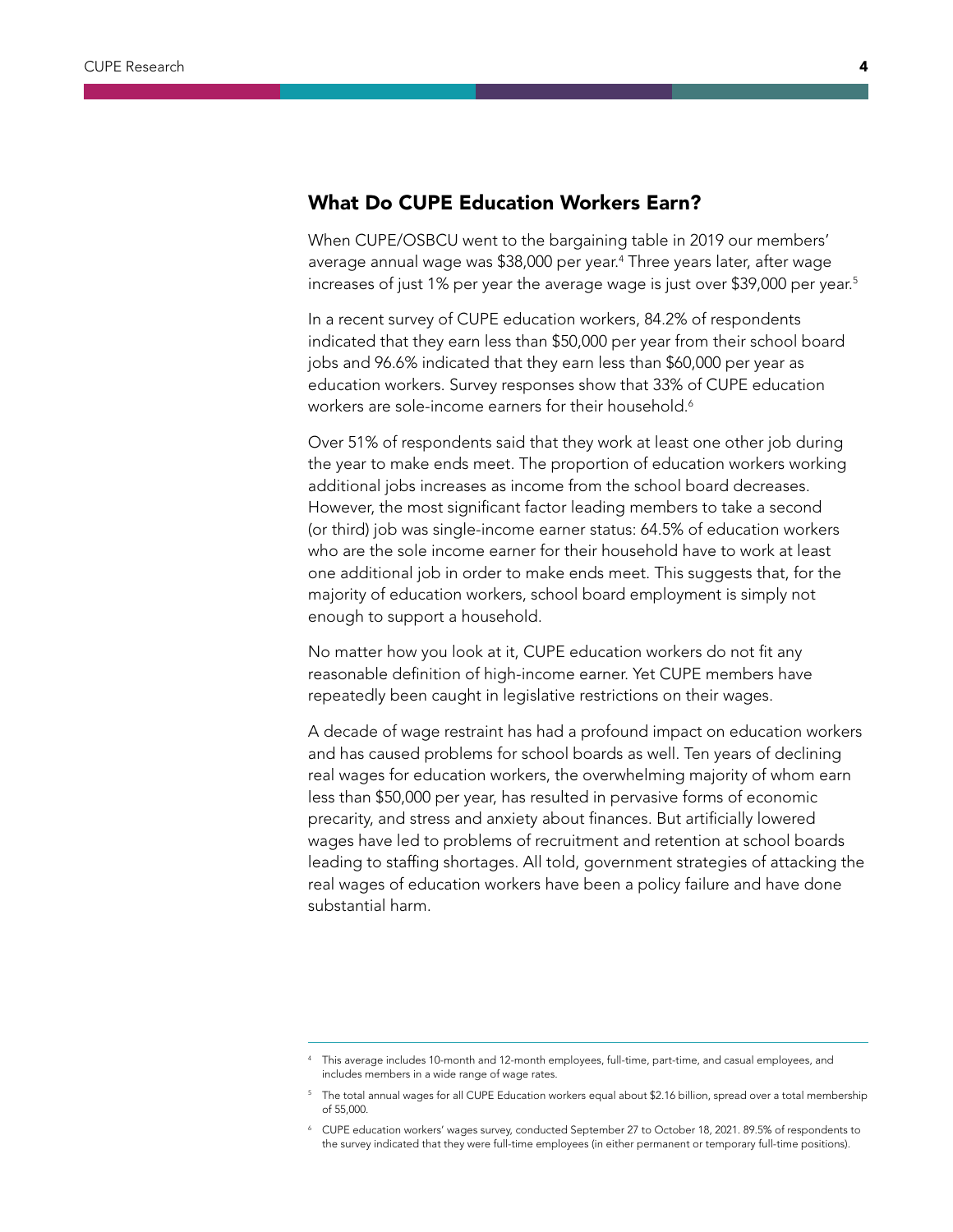## PART ONE – EDUCATION WORKER WAGES AND ECONOMIC INDICATORS

Education workers' wages have fallen behind all relevant economic indicators. Four years of wage freezes in each year from 2012-15 and a legislated limit of 1% increases for 2019-22 have meant that education workers' wages have not kept up with inflation over the past decade. Compounded wage improvements have only added up to an 8.8% increase since 2012 (an average of less than 1% increase per year), but compounded inflation has been 19.0% for the same period. In only 1 year has inflation been less than 1% - 2020, the first year of a global pandemic that also saw a major economic recession. Essentially, in real terms education workers have faced a 10.2% wage cut over ten years.

Education workers' wages have also fallen behind economic growth. While this measure does not indicate how much wages have eroded over time, this measure does show that education workers have not shared in the benefits ten years of growth (even if that growth has been slower than in previous eras of economic activity). If workers' wages had increased by Real GDP growth (that is, economic growth factoring for inflation), wages would have increased by 18.3% in that ten-year period. Again, this compares to the 8.8% in compounded wage increases for education workers.

This is merely to illustrate that workers' wages are going down relative to economic indicators. Government revenues are related to Nominal GDP growth. All other things being equal, economic growth means more money in government coffers. It is not that as a society we cannot afford to raise workers' wages. Instead, it was political choices by successive governments that did this.

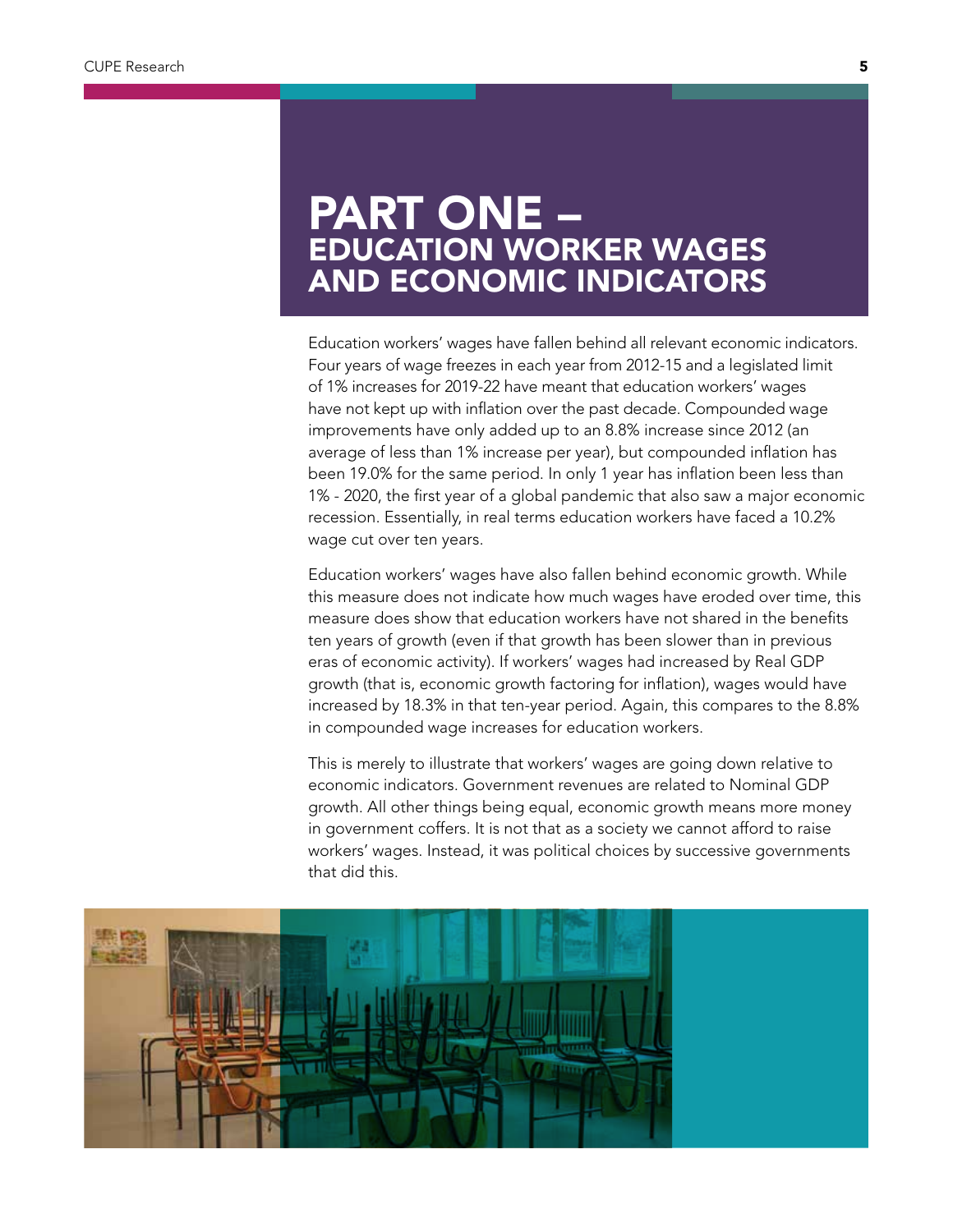#### EDUCATION WORKER WAGES COMPARED TO ECONOMIC INDICATORS: PERCENT INCREASES 2012-2021

|                                  | 2012 | 2013 | 2014          | 2015    | 2016             | 2017 | 2018             | 2019 | 2020   | 2021 |
|----------------------------------|------|------|---------------|---------|------------------|------|------------------|------|--------|------|
| Real GDP                         |      | 1.3  | 2.7           | 2.9     | 2.3              | 2.8  | 2.2              | 2.1  | $-5.7$ | 4.0  |
| Nominal GDP                      | 3.2  | 1.9  | 4.7           | 5.0     | 4.4              | 4.1  | 3.4              | 3.8  | $-4.8$ | 6.2  |
| CPI Inflation                    | 1.4  | 1.0  | $2.4^{\circ}$ | 1.2     | 1.8              |      | 2.4              | 1.9  | 0.7    | 3.1  |
| <b>Education Worker</b><br>Wages | 0.0  | 0.0  | 0.0           | $0.0\,$ | 1.0 <sub>l</sub> | 2.0  | 1.0 <sub>1</sub> | 2.5  |        | 1.0  |

Education worker wages in this chart appear larger than normal in 2017 and 2019. This is because wage increases in these years were covered by 2 collective agreements. The 2014-17 agreement included a 0.5% increase in February of 2017 and the first year of the 2017-19 extension agreement included an increase of 1.5% on September 1<sup>st</sup> of that year. The 2017-19 extension agreement included a 1% increase on February 1<sup>st</sup> of 2019 and another 0.5% increase on August 31<sup>st</sup> of that year. The 2019-22 collective agreement included an increase of 1% in the first year of the agreement, which took effect on September 1, 2019. To compare wage increases to other economic indicators these separate wage increases were aggregated into the annual rate and treated as if they applied for the entire year.

#### EDUCATION WORKER WAGE INCREASES BY COLLECTIVE AGREEMENT, 2012-2022

| 0%       | 2012              |
|----------|-------------------|
| 0%       | 2013              |
| 0%       | 2014              |
| $0\%$    | 2015              |
| $1\%$    | September 1, 2016 |
| $0.50\%$ | February 1, 2017  |
| 1.50%    | September 1, 2017 |
| $1\%$    | September 1, 2018 |
| 1%       | February 1, 2019  |
| 0.50%    | August 30, 2019   |
| 1%       | September 1, 2019 |
| 1%       | September 1, 2020 |
| $1\%$    | September 1, 2021 |
|          |                   |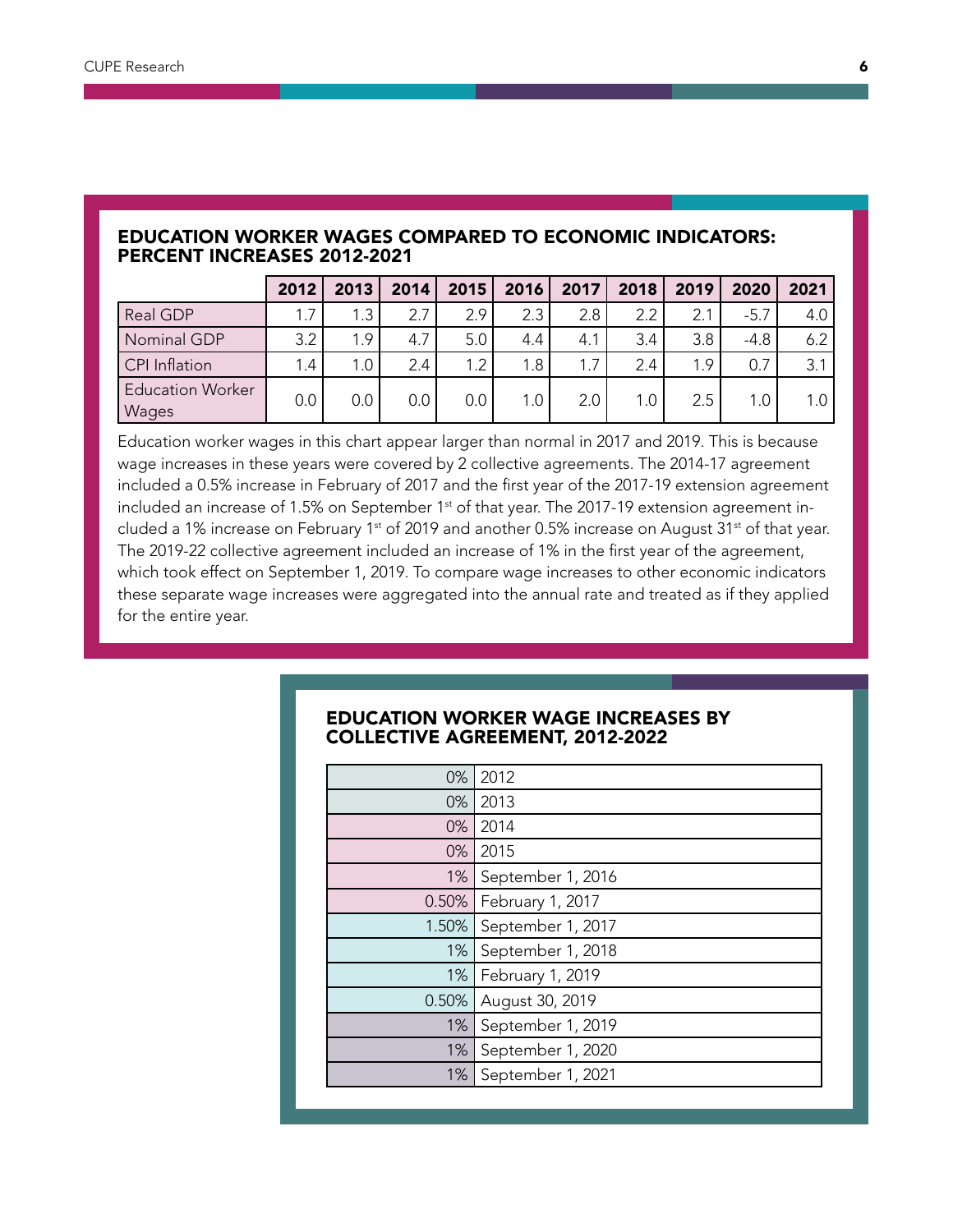

#### EDUCATION WORKERS WAGES VS. INFLATION 2012-21 (COMPOUNDED)

Education workers' wages have also fallen behind the average settlements for every other unionized sector in Ontario. Compounded wage improvements for the private sector amount to 20.3% from 2012 to 2021 (slightly more than inflation) while settlements in the Ontario Broader Public Sector (BPS) have totaled a mere 12.2% (substantially below inflation) and the school board sector has seen only 8.8% improvements.

The municipal sector (which includes police and fire) has averaged approximately 19.1% wage increase for the past decade (roughly equivalent to total inflation for that period) and unions in federally regulated workplaces have averaged wage settlements that total 18.6% (slightly below total inflation for this period). All told, the education sector has had the lowest average settlements of any unionized sector in Ontario – and, at best, other sectors are trending towards wage settlements that roughly cover the costs of inflation.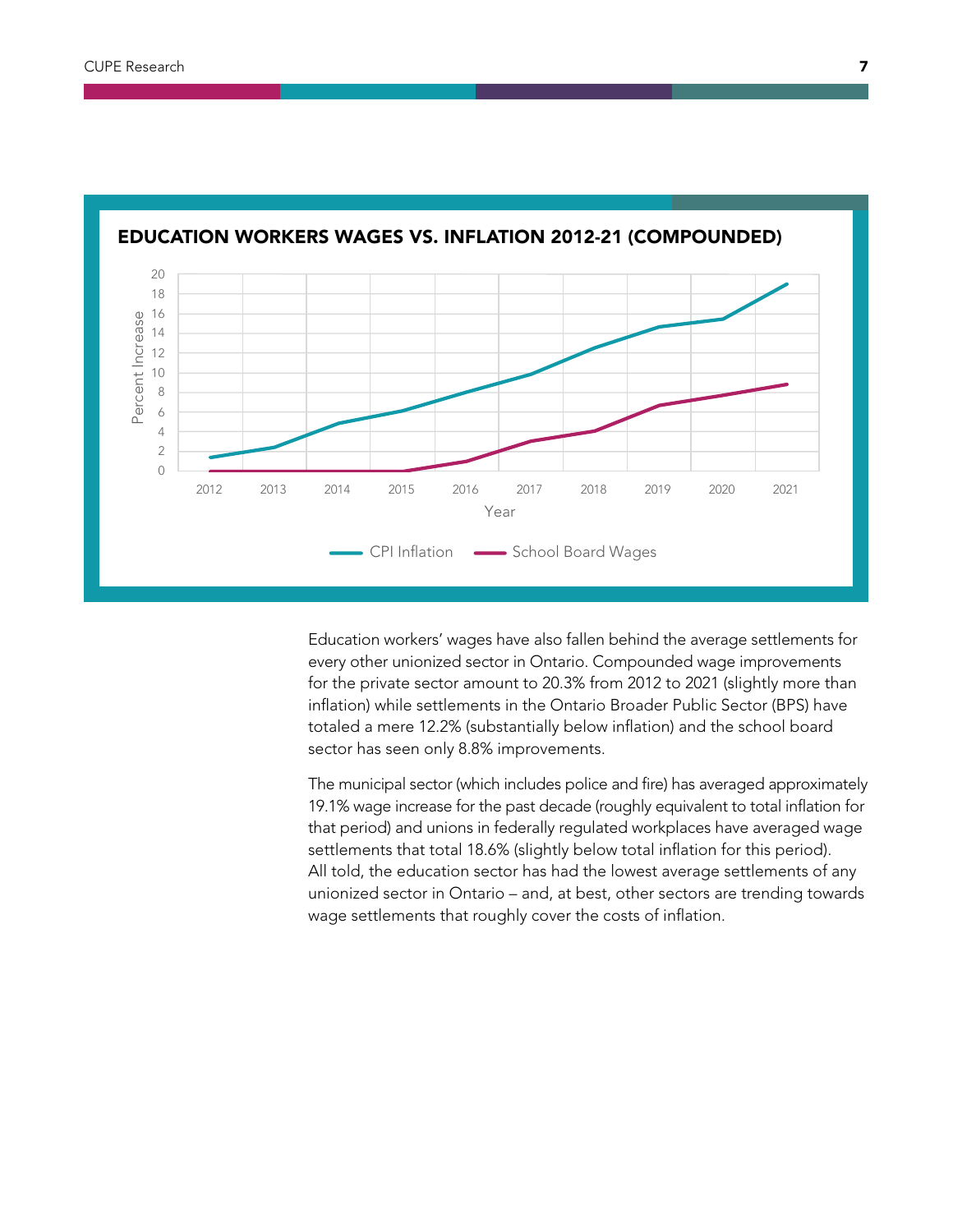#### COLLECTIVE AGREEMENT SETTLEMENTS BY SECTOR: PERCENT WAGE INCREASES 2012 TO 20217

| <b>Sector</b>      | 2012 | 2013             | 2014 | 2015 | 2016             | 2017             | 2018 | 2019 | 2020 | 2021 |
|--------------------|------|------------------|------|------|------------------|------------------|------|------|------|------|
| Private            | 1.2  | 2.3              | 1.9  | 1.6  | 1.9              | 2.0              | 1.9  | 2.3  | 2.0  | 1.9  |
| Federal            | . .7 | 1.8 <sub>1</sub> | 1.4  | 1.6  | 1.4 <sub>1</sub> | 1.5 <sub>1</sub> | 1.6  | 2.0  | 2.1  | 2.1  |
| Municipal          | 1.5  | 2.2              | 1.6  | 1.9  | 1.6              | 1.9              | 1.8  | 1.9  | 1.5  | 1.7  |
| <b>Ontario BPS</b> | 1.1  | 0.3              | 1.3  | 0.7  | 1.3              | 1.9              | 1.6  | 1.4  | 1.2  | 0.8  |
| <b>OSBCU</b>       | 0.0  | $0.0\,$          | 0.0  | 0.0  | $0_{\cdot}$      | 2.0              |      | 2.5  |      | 1.   |

EDUCATION WORKERS WAGES VS. INFLATION 2012-21 (COMPOUNDED)



#### The Cost of Wage Restraint

A decade of wage restraint, keeping wage improvements below inflation, has taken a total of almost \$1.3 billion out of the pockets of CUPE education workers. According to the Financial Accountability Office, wages for all staff and administration account for roughly 78% of Grants for Student Needs

<sup>7</sup> Ontario Ministry of Labour Collective Bargaining Highlights https://www.lrs.labour.gov.on.ca/VAViewer/ VisualAnalyticsViewer\_guest.jsp?reportName=Collective%20Bargaining%20Highlights&reportPath=/ Shared%20Data/SAS%20Visual%20Analytics/Public/LASR/ (accessed October 25, 2021).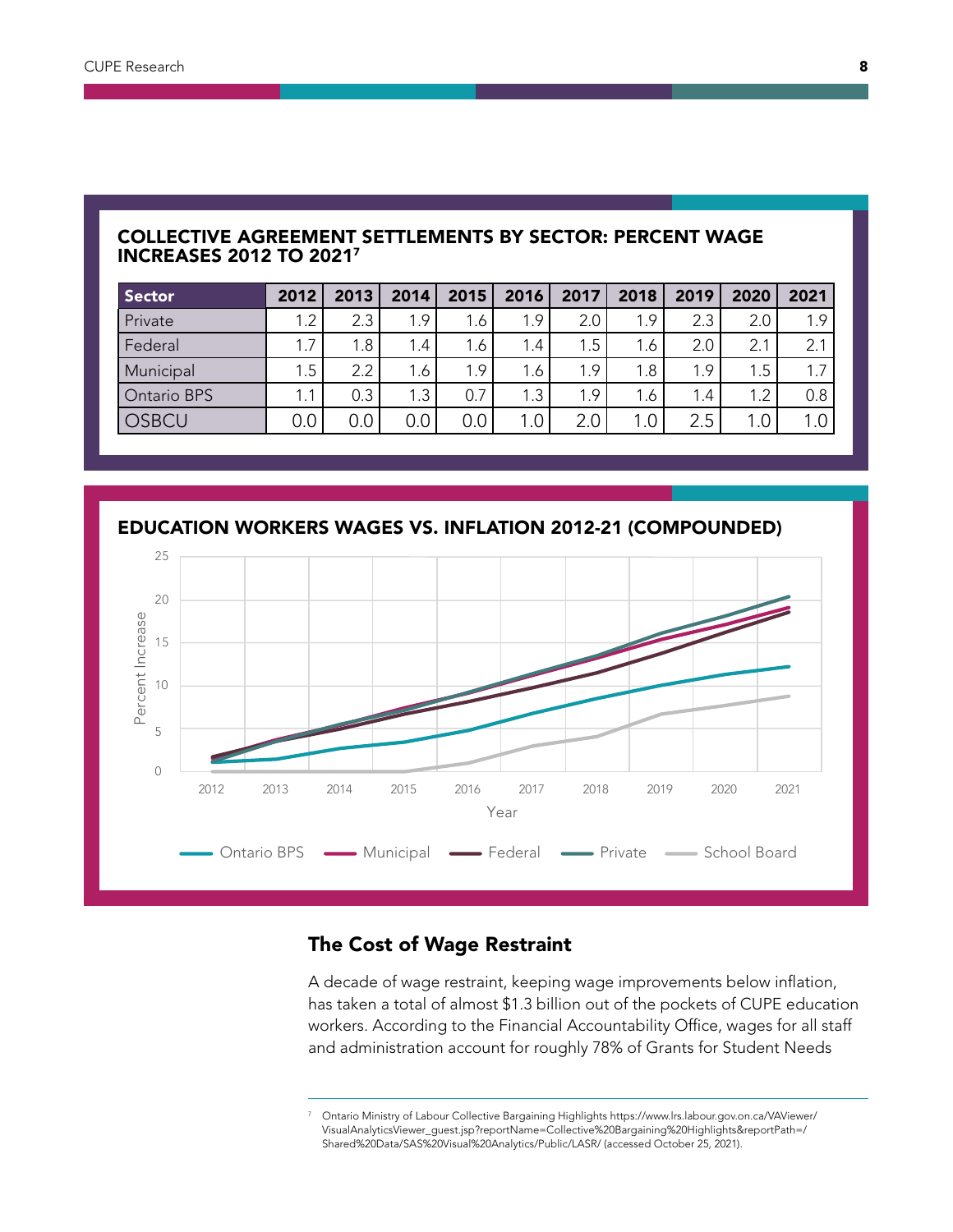(GSN) spending.<sup>8</sup> A large percentage of funding going to wages makes sense because education is a labour-intensive process. It takes people to perform the services that make students' education possible. Capital investments and investments in equipment cannot change that. Of the total school board wage bill, CUPE members' wages represent approximately 11% of the total  $cost.^9$ 

In 2012-13, the first year of Bill 115, the wage freeze cost CUPE members almost \$25.2 million. Total GSN spending was \$20.97 billion, meaning the total wage bill was approximately \$16.35 billion. CUPE members' wages accounted for 11% of that, or just under \$1.8 billion. Inflation was 1.4% that year – had CUPE members' wages increased by inflation the total CUPE wage bill would have been \$25.2 million higher.

The next year saw an inflation rate of 1.0%. But since CUPE education workers had their wages frozen again, the accumulated and compounded loss of wages due to inflation was 2.41%. Applying that to the total GSN (and to wages as a proportion of the GSN), shows that CUPE education workers lost \$42.9 million in wages in the year 2013-14. By 2021-22, the accumulated difference between inflation and CUPE education workers' wage increases was 10.23%. This results in a total in-year loss of \$224.6 million in wages. Adding all of the in-year deficits together results in a total of almost \$1.3 billion in savings the government has achieved on the backs of workers whose average annual wage is still just over \$39,000 per year – 96.6% of whom make less than \$60,000 per year. See the Appendix for the full calculation of each in-year difference between inflation and wage increases.

This is, of course, just an estimate of the in-year savings for the past decade (and the cumulative savings for the government due to a decade of wage restraint). The calculation is based on the assumption that total wages for the education sector are 78% of the total Grants for Student Needs (GSN) spending and total CUPE education worker wages are 11% of total wage costs. It is likely that these specific proportions change from year-to-year but remain close to these assumptions.

The GSN represents the majority of funding for school boards. In 2021 it was almost \$25.6 billion, http://www.edu.gov.on.ca/eng/funding/2122/GSNProjection2021-22.pdf. Ontario Financial Accountability Office, *Expenditure Estimates 2019-20: Ministry of Education*, Fall 2019, https://www.fao-on.org/en/Blog/ Publications/expenditure-estimates-education-2019.

Total GSN funding in 2020-21 was approximately \$25.03 billion. The total wage cost would have been approximately \$19.53 (assuming it is 78% of total GSN). The total CUPE wage bill for that period was approximately \$2.16 billion, or approximately 11% of the total wage bill.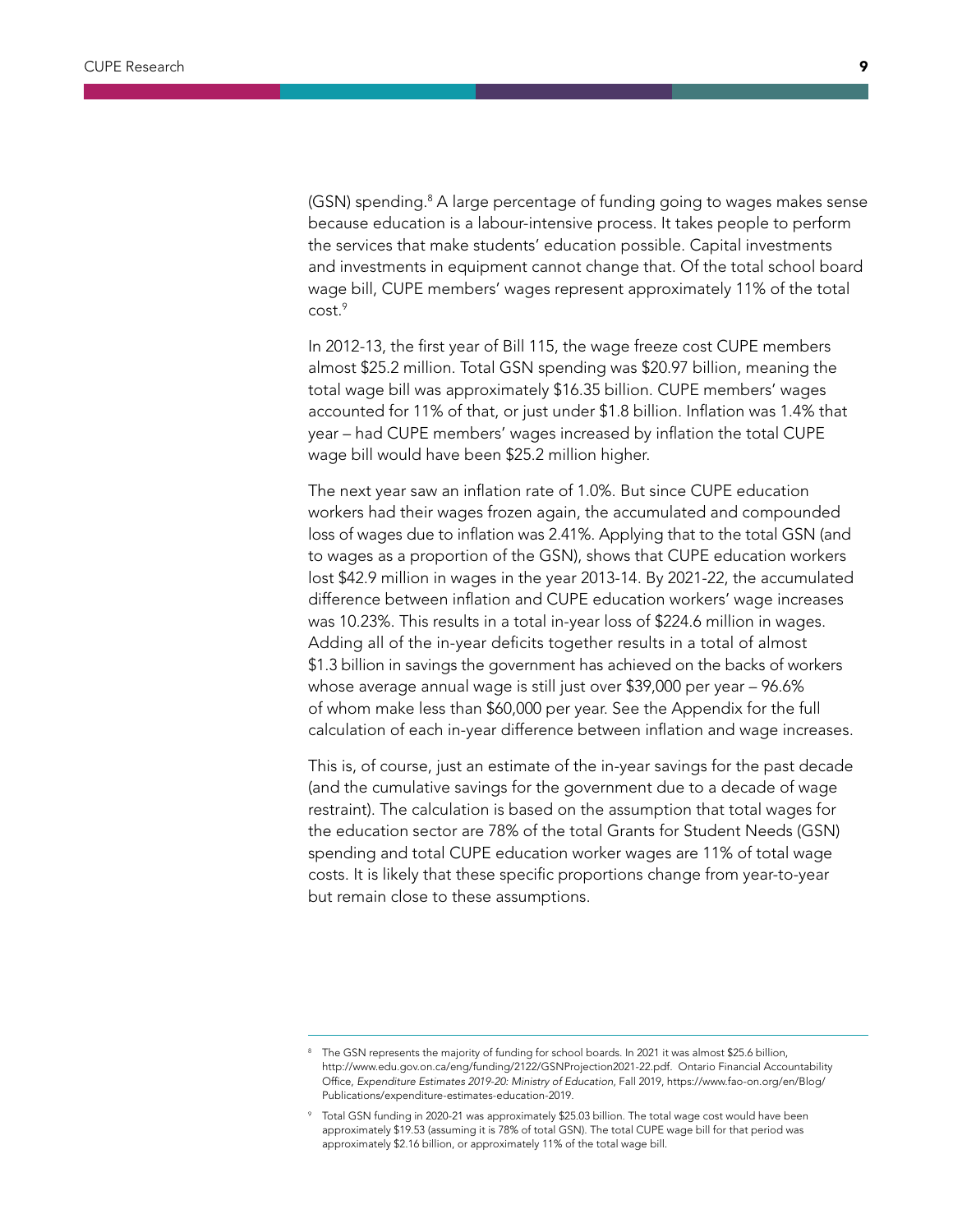The point of this exercise is, however, to show that significant sums of money have been withheld from education workers leading to falling real wages. Roughly \$1.3 billion has been saved from the wage bill over a decade, just for CUPE school board members. This translates into an average of \$22,500 in lost income for each of the 55,000 CUPE education workers in those 10 years. In 2021, assuming the government saved \$224,663,192 because CUPE members' wages did not keep up with inflation, education workers' annual wages are, on average, \$4,085 lower than they would be had they kept up with inflation.

#### Gender Inequality

According to Statistics Canada, in 2019 the average annual employment income for men in Ontario was \$56,200, whereas for women the average annual employment income was just \$39,900.10 Based on average annual income, women earn a mere 71% of what men make. Looking instead at median annual employment income shows that men earn \$44,200 compared to \$31,600 for women, resulting in only a slight difference. By this measure women make 71.5% of men's employment income.

It is striking to note that adjusted for inflation women's average annual income in Ontario declined from 2017 to 2019 (adjusted to 2019 dollars). In 2017 women's average income was \$40,800, in 2018 it was \$40,700, and in 2019 it dropped to \$39,000 in constant dollars.<sup>11</sup>

Education workers are predominantly women. In the most recent survey of CUPE members on their wages, 79.9% of respondents identified as female. Women are more likely to be in positions with a lower annual income than men. For example, 89.9% of women earn less than \$50,000 per year, compared to 60.9% of men. Responses to CUPE's survey on education workers' wages show that 98% of women earn less than \$60,000 per year compared to 91.1% of men.

In part (but only in part) the income disparity is because women are more likely to work positions that are only paid for 10 months of the year. Survey results show that 81.7% of women are paid for 10 months of the year while only 20.1% of men are employed in 10-month positions. Only 17.2% of

<sup>10</sup> Statistics Canada, *Distribution of employment income of individuals by sex and work activity, Canada, provinces, and selected census metropolitan areas: 2015 – 2019*, March 23, 2021, https://www150.statcan.gc.ca/ t1/tbl1/en/tv.action?pid=1110024001&pickMembers%5B0%5D=1.1&pickMembers%5B1%5D=2.1&pick Members%5B2%5D=3.1&cubeTimeFrame.startYear=2015&cubeTimeFrame.endYear=2019&reference Periods=20150101%2C20190101

<sup>11</sup> Statistics Canada, *Distribution of employment income of individuals by sex and work activity, Canada, provinces, and selected census metropolitan areas: 2015 – 2019*, March 23, 2021.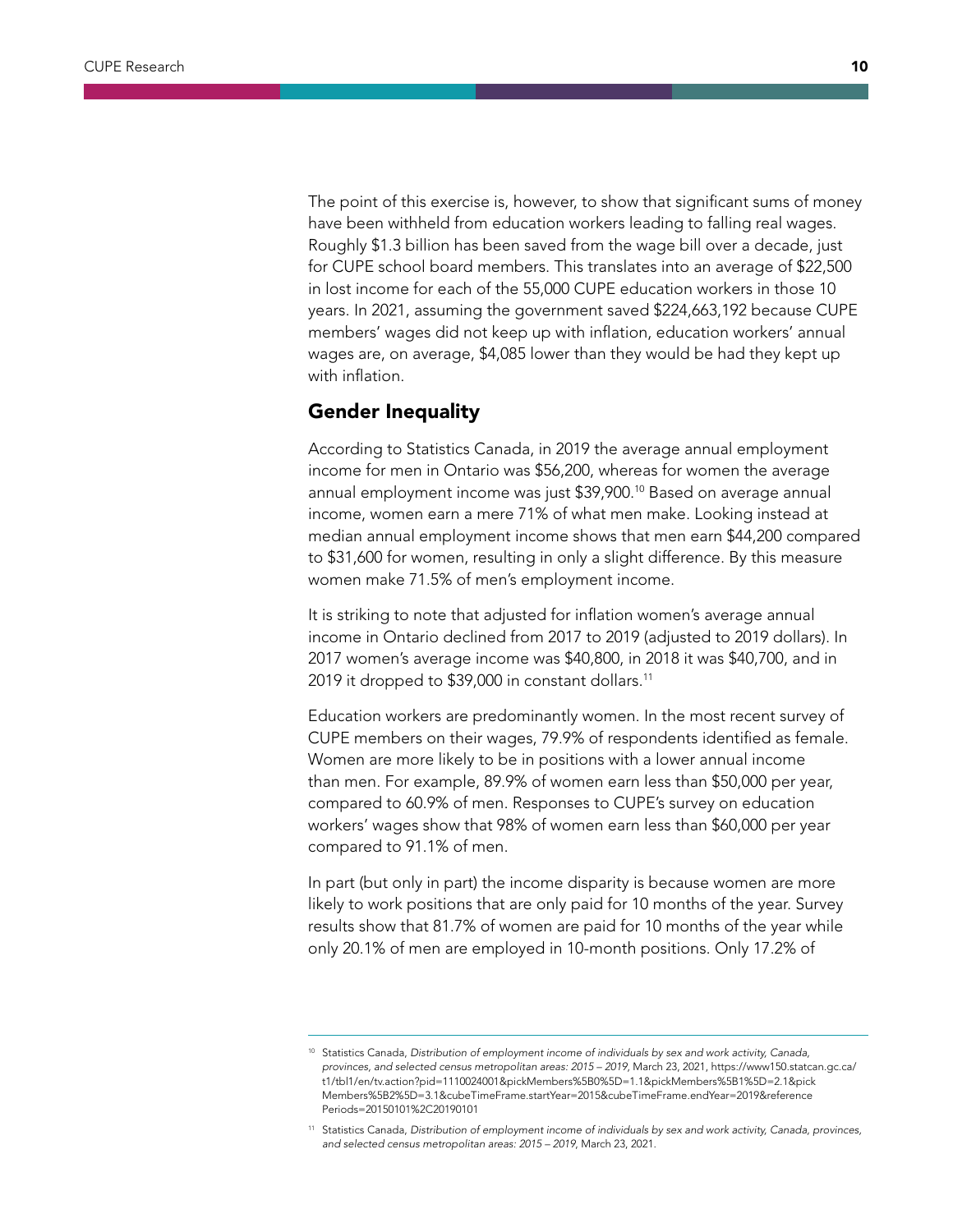women are in 12-month positions compared to 79.1% of men. The remainder work something other than a 10-month or 12-month work-year (1.1% of women and 0.8% of men). Women are overrepresented in job classifications whose overall annual income is limited by a shortened work-year, reproducing features of the overall gender wage gap within school boards themselves.

The restriction of 10-months of employment (often coupled with layoffs over the December and March breaks) is an adverse working condition for work that needs to be done. The work these members do is necessary to schools functioning properly. Without Education Assistants, Designated Early Childhood Educators, school office staff, library workers, instructors and a myriad of other job classifications students would not have the supports they need to succeed. Schools would not have their administrative functions completed. Essentially, the entire system would flounder and fail. But the workers who fill these positions are penalized by receiving 2-months less pay per year, which is only worsened by wage restraint legislation and pattern bargaining that has resulted in wage trends that fall far behind inflation.

In a very real sense, the attack on education workers' wages has exacerbated the overall gender wage gap and has undermined any ostensible attempts to address the persistent gender wage gap across society as a whole. No strategy for ending gender wage inequality can ignore compensation for public sector employment, especially in sectors that are dominated by women such as education. This would include addressing wage rates, hours of work per week, and the limitations on the work year for this socially necessary, but sadly undervalued, work.

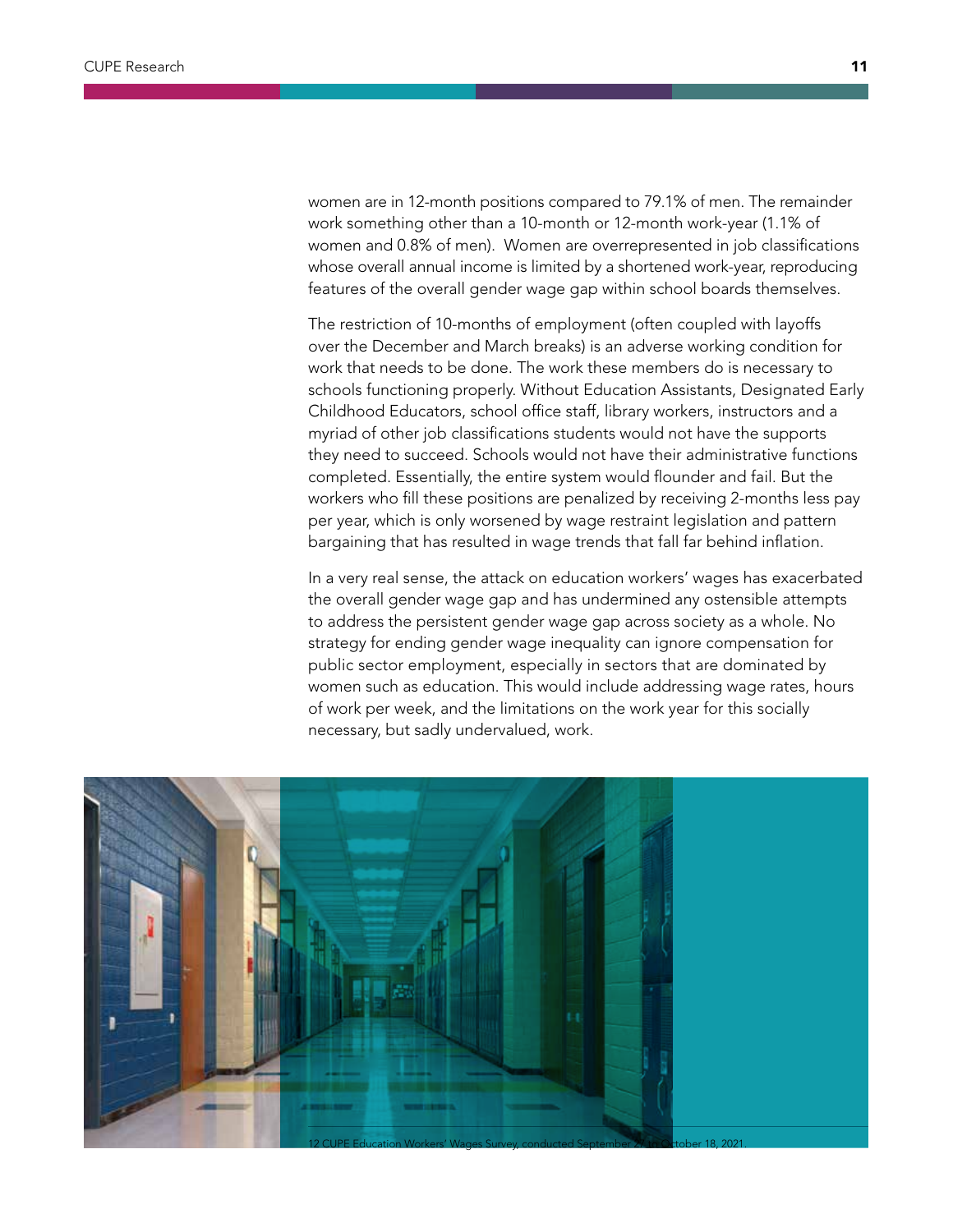# PART TWO – MEMBERS' EXPERIENCES

In September and October 2021 CUPE surveyed school board members to find out what a decade of wage restraint has meant for them. The survey received 16,523 complete responses, or 30% of the total membership.<sup>13</sup> Permanent full-time employees made up 85.9% of respondents and 3.6% indicated they are full-time employees in a temporary contract. Permanent part-time employees represented 4.3% of respondents and temporary parttime employees represented 0.6% of respondents. 4.9% of respondents indicated they are employed as casual employees, and 0.7% indicated their employment status as "other".

10-month employees made up 69.6% of respondents, 29.4% indicated they are 12-month employees, and 1% have a different work year (either more or less than 10 months). Of the 10-month employees, 93.4% indicate that they apply for Employment Insurance during periods of layoff from the school board, including December and March breaks and summers.

The survey shows that 84.2% of respondents have an annual income less than \$50,000 per year from their school board job, and 96.6% have an annual school board income of less than \$60,000 per year.

Results indicate that 51.4% of respondents have taken at least one additional job outside of the school board to make ends meet. The proportion of members who take additional employment increases as school board income decreases. However, the most important factor leading to members taking a second (or third) job is whether they are a sole income earner for their household. Of the sole income earners, 64.5 % said they had to take additional employment to make ends meet. Educational Assistants are the job classification most likely to report having to take additional employment, 62.2% of whom work at least one job outside of the school board.

Members were given two groupings of questions to gauge the effects of wage restraint on them and their families. The first grouping of questions roughly correlates to financial difficulties, the second roughly correlates to personal impacts on members and their families, including quality of life issues.

<sup>&</sup>lt;sup>13</sup> CUPE Education Workers' Wages Survey, conducted September 27 to October 18, 2021. Respondents were given the option to skip questions they did not want to answer. Most respondents answered all of the questions; however, a small percentage skipped some questions. When reporting the percentages of respondents for each question the total number of responses for that question is used (the total number of responses for each question is less than 16,523).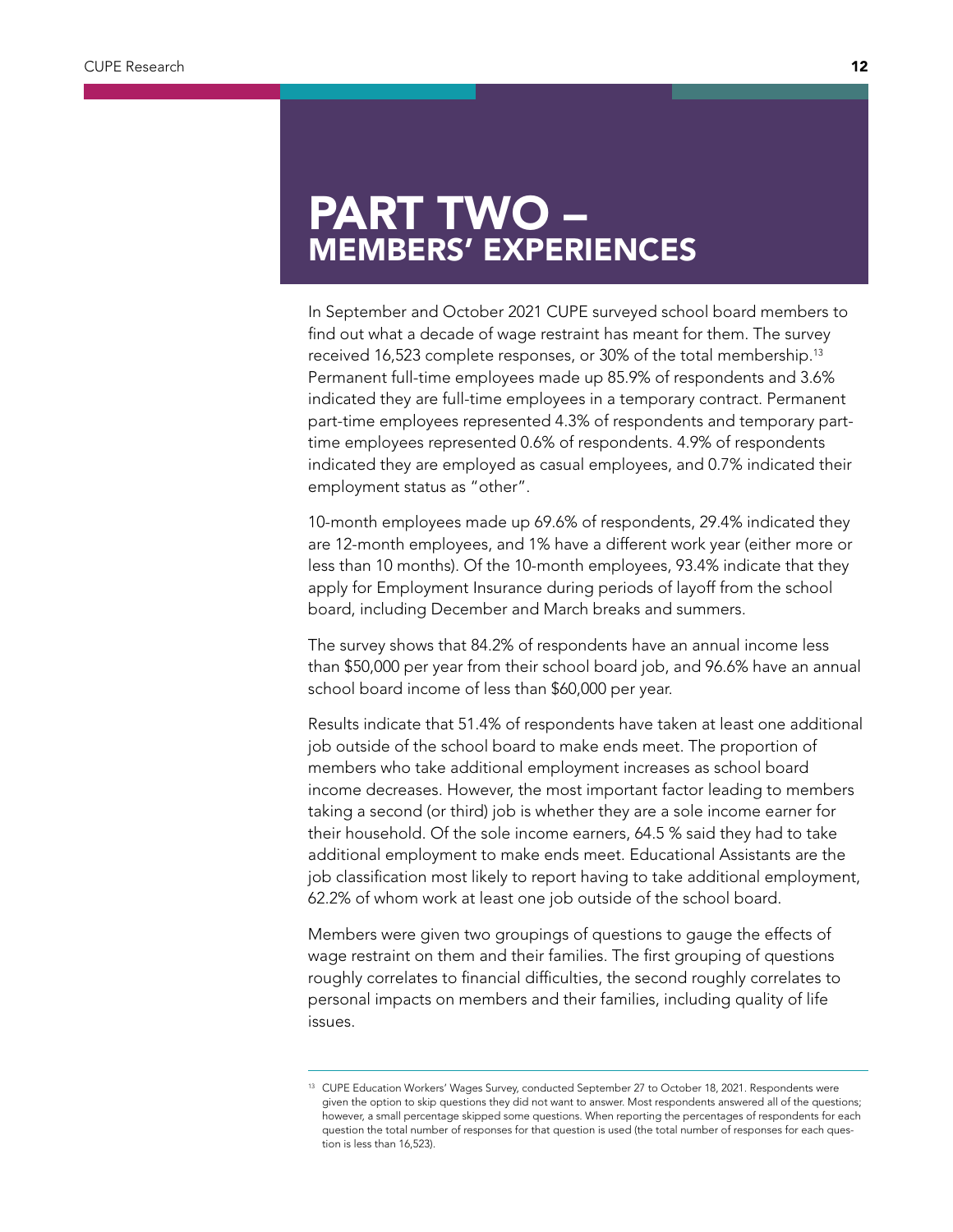#### SINCE 2012 EDUCATION WORKER WAGES INCREASED AT LESS THAN INCREASES IN THE COST OF LIVING. WHAT HAS THIS MEANT FOR YOU AND YOUR FAMILY?

| I struggle to afford childcare                                                           | 2399  | 14.52% |
|------------------------------------------------------------------------------------------|-------|--------|
| My children cannot participate in extra curricular activities (e.g., sports, camps,      | 3502  | 21.19% |
| music lessons, etc.)                                                                     |       |        |
| I have to hold off on planned household spending (e.g., clothing, renovations, new       | 12192 | 73.79% |
| appliances, car repair, etc.)                                                            |       |        |
| am not be able to put money aside for my children's post-secondary education             | 6927  | 41.92% |
| I struggle to pay my monthly bills (including rent/mortgage, heat, car, student<br>debt) | 7740  | 46.84% |
| I struggle to be able to afford gas/public transit                                       | 4026  | 24.37% |
| I have to cut back on food                                                               | 4485  | 27.14% |
| I have had to visit a food bank                                                          | 634   | 3.84%  |
| I have to stop putting money aside from savings and/or drain my savings account          | 11359 | 68.75% |
| Other (please specify)                                                                   | 1012  | 6.12%  |
| None of the above                                                                        | 1439  | 8.71%  |

Over 91% of members indicated that they faced at least one of the financial difficulties included in the survey (or a self-identified "other" hardship that allowed members to provide comments. Only 8.7% of members indicated that they have not faced any of the listed problems. When reading the written comments for the survey it became clear that a significant number of members answered "none of the above" on this question because their spouse earned significantly more than they do. Often those members indicated that they would have certainly had financial difficulties had they not been married to someone with a good income.

75.2% of respondents said that they faced two or more of these financial difficulties, 59.8% indicated that they faced 3 or more of these problems, and 42.7% face 4 or more. This suggests that the impact of wage restraint is multifaceted and is felt deeply by members and their families. Among the most common ill-effects is the inability to save, including for children's postsecondary education, and/or the drawing down of existing savings, leaving members even more vulnerable to future financial difficulties.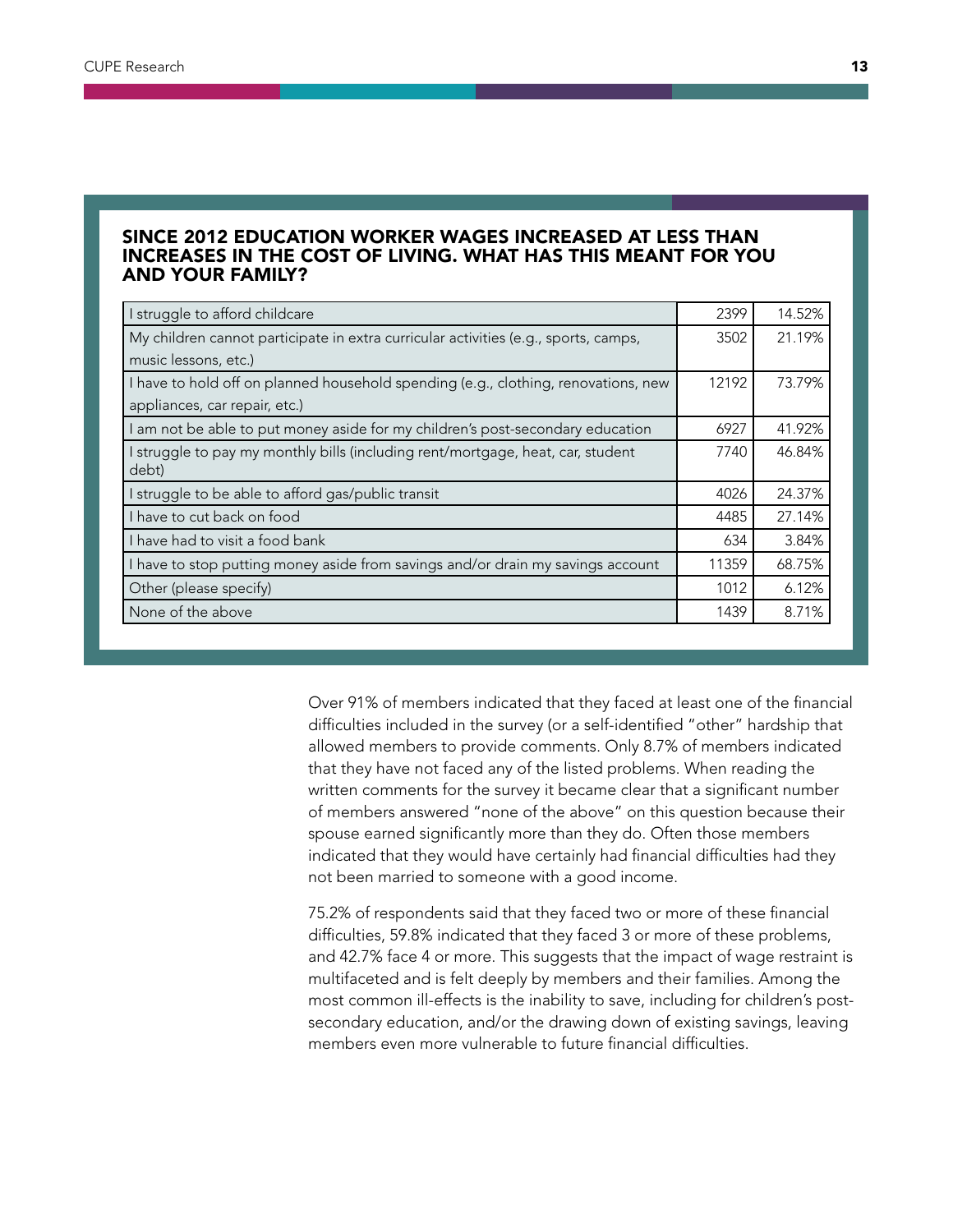The second group of questions relates primarily to personal effects of belowinflation wage increases over the past decade. Granted, some of these are also directly related to financial difficulties, such as housing insecurity. But these issues also deal explicitly with well-being and quality of life. Anxiety and stress about being able to afford everything they need is felt by over 76.4% of respondents and over 81.2% are worried that an unexpected event would cause economic hardship. More than 2/3 of respondents also indicate that they have cut back on entertainment or hobbies and have canceled (or avoided making) vacation plans.

Overall, 95.1% of respondents faced at least one of these adverse personal effects of wage increases that fell below inflation – 87.0% of respondents faced two or more of these effects, 80.1% faced three or more, and 71.2% experienced four or more. Once again, we see that the effects of declining real wages are felt deeply, adversely affect members' well-being and quality of life, and are multifaceted.

| Felt stress or anxiety about being able to afford everything I need              | 12679 | 76.74% |
|----------------------------------------------------------------------------------|-------|--------|
| Worried that an unexpected event would cause economic hardship for me and my     | 13428 | 81.27% |
| family                                                                           |       |        |
| Been late in making bill payments                                                | 6781  | 41.04% |
| Been unable to afford new essentials (e.g., cell phone, highspeed internet, data | 7458  | 45.14% |
| plans, etc.)                                                                     |       |        |
| Had to borrow money from family and/or friends                                   | 5873  | 35.54% |
| Suffered from poor mental health                                                 | 6740  | 40.79% |
| Faced housing insecurity or worried about where I would live                     | 3439  | 20.81% |
| Used payday loans                                                                | 1217  | 7.37%  |
| Cut back entertainment and/or hobbies                                            | 11088 | 67.11% |
| Canceled vacation plans or avoided planning vacations                            | 11172 | 67.61% |
| Other (please specify)                                                           | 551   | 3.33%  |
| None of the above                                                                | 806   | 4.88%  |

#### BECAUSE OF MY INCOME I HAVE (CHECK ALL THAT APPLY):

CUPE education workers were also given the opportunity to provide written comments on their wages. When asked "do you have any other comments that would explain why CUPE education workers deserve better wages?" respondents provided 530 pages worth of comments, a small selection of which appear in this report.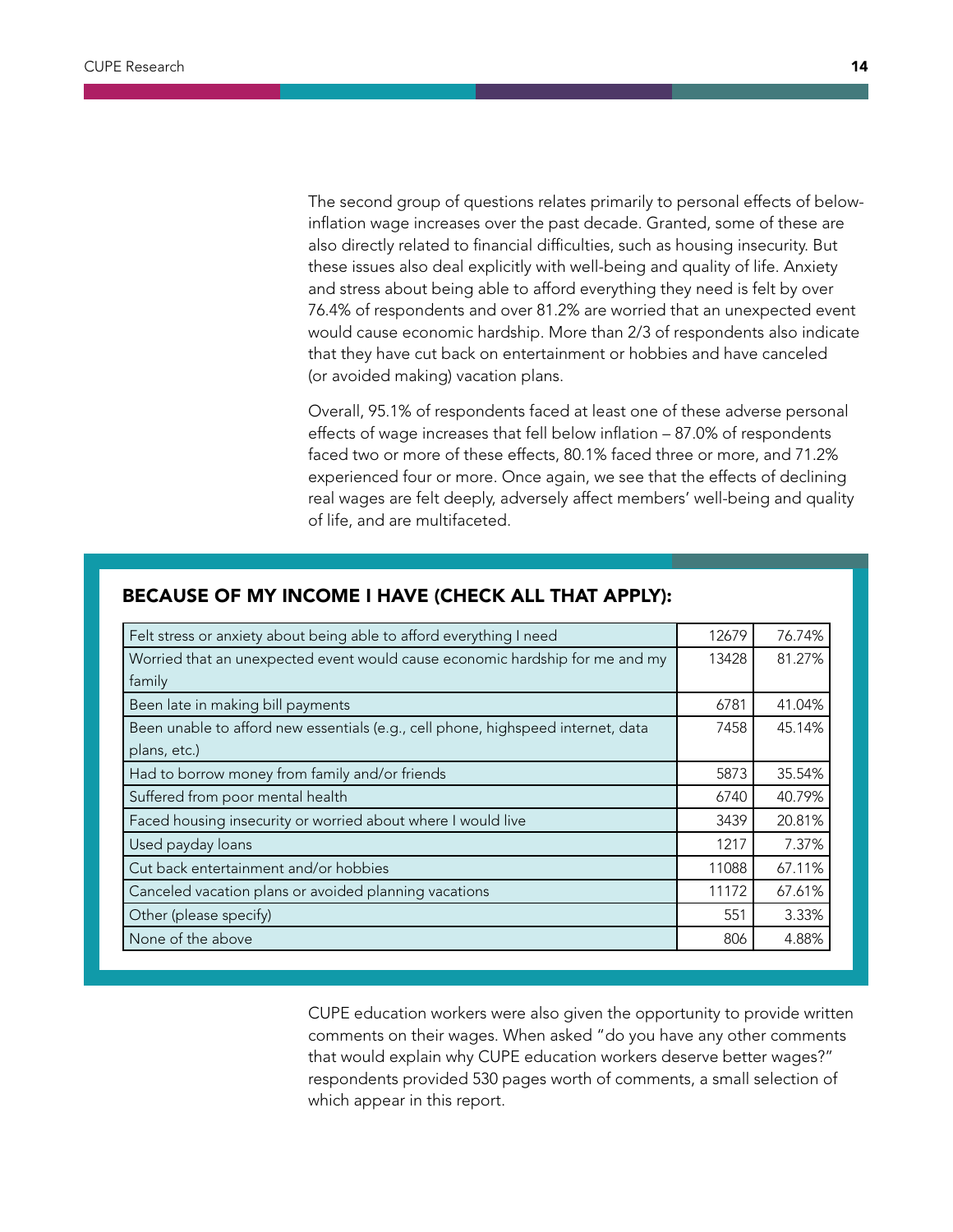Members provided great detail on what a decade of wage restraint has meant. Respondents reflected on housing insecurity and difficulties keeping up with rising rental prices, many saying that home ownership was out of their reach. It was not uncommon to hear of members' fear that they will have insufficient savings for retirement and that their pensions have taken a huge hit by such low wage increases. Other members discussed how living paycheque to paycheque adds to their stress and means they cannot afford vacations, hobbies, entertainment, or other things that add to the quality of life.

Education workers' take great pride in providing supports to students, love their jobs, and know how important their contributions are. However, many expressed that their own kids often have to do without because wages have fallen so far behind inflation. In some cases, members say their kids cannot enroll in sports or other activities. In other cases, they say that their kids who need additional supports (including educational supports) for their wellbeing do not get what they need. Members have said that they are having difficulty saving for their kids' post-secondary education, or their kids who are already enrolled in PSE have to take on substantial debt to be able to afford to attend university or college. The Financial Accountability Office report on income inequality speaks to the consequences of this: "When children in lower-income families have fewer opportunities and face grater challenges in acquiring skills and education, their future potential may go unrealized. This can lower their potential productivity and reduce future economic growth, which in turn lowers income gains and ultimately reinforces income inequality."14

"Being a single person, I will never be able to afford to buy a house. Sometimes I have to dip into retirement savings to make it through the summer. I am constantly worried about whether I'll have enough money saved for all 3 layoffs each school year. Will I actually be able to retire? If I have to leave a bill unpaid this month which one will it be? If my car breaks down unexpectedly will I be able to afford to fix it?"

#### *Professional/Paraprofessional*

"I am not able to replace my 10 year old vehicle that has 400,000km" *Library Worker* 

<sup>14</sup> Ontario Financial Accountability Office, *Income Inequality in Ontario: Growth, Distribution, Mobility*, Winter 2019, https://6485129990.saas.quicksilk.com/web/default/files/publications/Income%20Jan%202019/Income-report. FAO.pdf.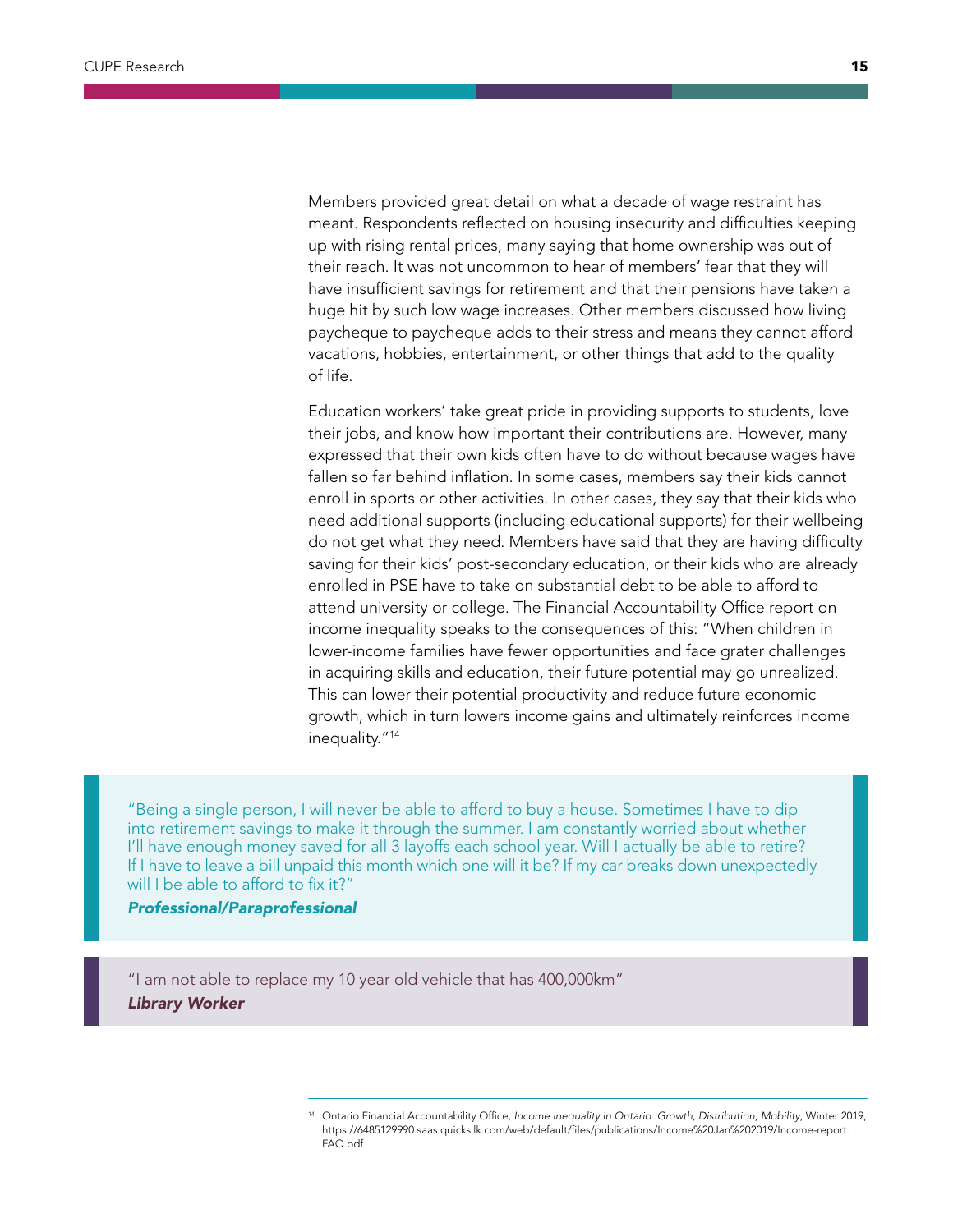"I have to work two jobs to make enough money to survive. I have enough for food, savings etc but that is only with a second job."

#### *Secretary/Clerical*

"I have to go into debt in order to pay my bills. Especially during the summer holidays." *Educational Assistant* 

"All of my earnings go into bills, there is nothing left over at the end of the month, and I am pay cheque to pay cheque barely making ends meet."

#### *Educational Assistant*

"I am fortunate that I have a husband who makes better money because if I didn't, I would be checking off all of the above"

#### *Educational Assistant*

"As education workers we feel stressed everyday because we do not have enough time to get our work completed and to meet the needs of the schools/departments. No overtime is offered either. This overwhelming stress is then compacted by not bringing home a decent wage to support my family and my obligations. It really is deflating when you put your blood sweat and tears into a job that doesn't reward you mentally, just exhausts you. nor does it reward financially. I just make ends meet. I have considered getting a part-time job to help aid me with my expenses. But I am exhausted at the end of the day, I need to be there for my family. Thank you."

#### *Central Administration*

"Money has become a constant worry and source of stress for my wife and I. It affects/is part of the conversation almost all of our decisions.

Our children also see and feel this stress, and feel guilty about asking for money for things like sports, extracurricular or going out for the subway with their friends once in a while."

#### *Other Classification*

"I've had a second part-time job for many years." *Library Worker*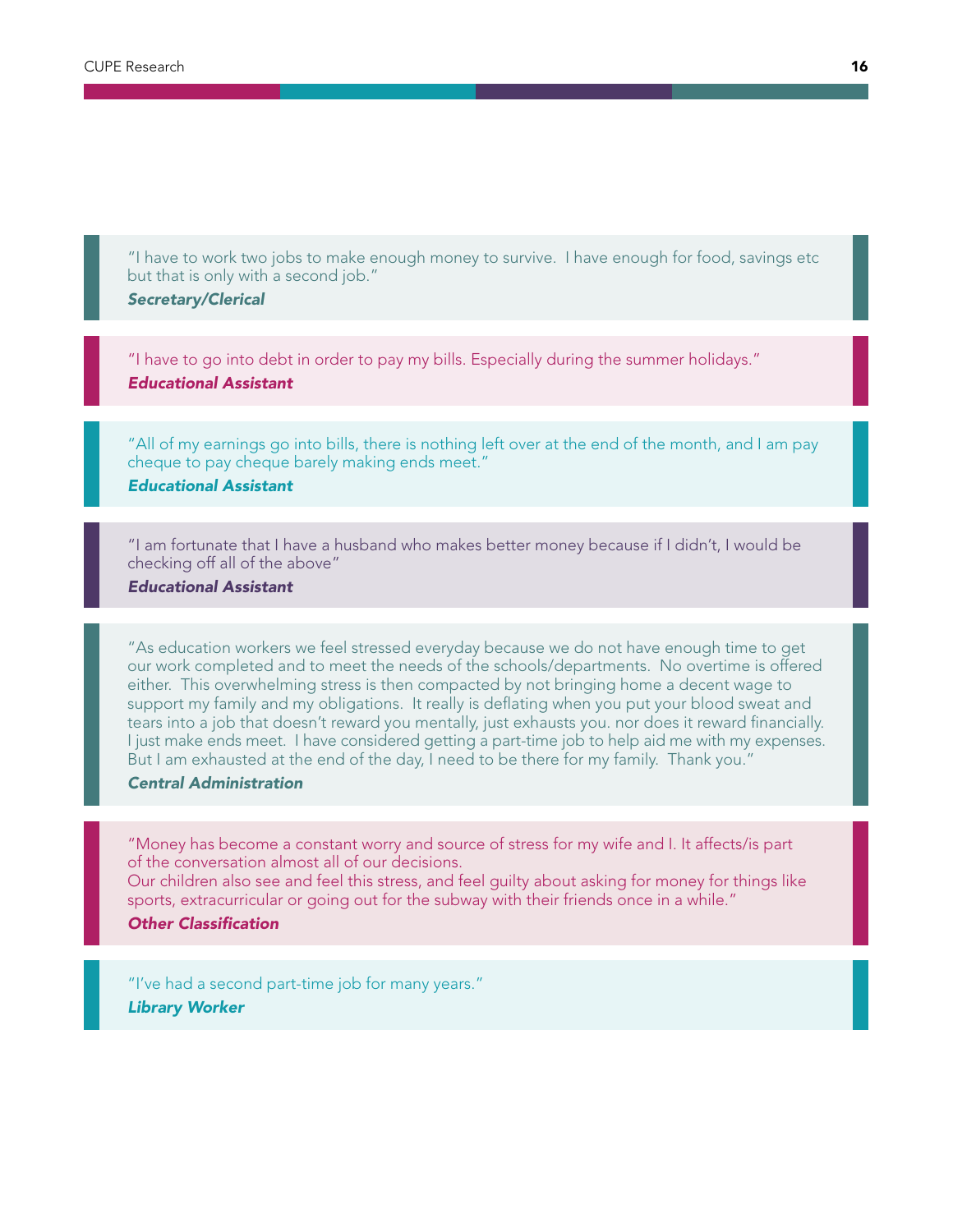# PART THREE – EFFECTS ON SCHOOL BOARDS

#### Recruitment and Retention

Wage restraint legislation has not only deeply affected CUPE education workers. School boards have also faced consequences. For example, school boards are facing serious recruitment and retention problems, in no small part due to uncompetitive wages. To be sure, some of the recent staffing shortages have been due to the global pandemic, as needs have increased, and boards were ill-equipped to increase staffing levels to meet the particular needs of the health emergency. However, the staffing problems that came into sharp focus were premised on existing staffing shortages, including short or non-existent lists of available casual and supply staff.

In a March 2021 survey of CUPE locals in the school board sector over 77% indicated that their school boards were experiencing recruitment and retention problems. Significantly, wages were identified by roughly 2/3 of those locals as one of the main contributing factors to problems with recruitment and retention.

In its annual report on the Ontario education system, People for Education reports that school principals have reported significant problems with maintaining staffing levels. "Principals reported that the demand for mental health and educational supports skyrocketed, but that there was no corresponding increase in human resources. They reported a shortage of social workers, school psychologists, child/youth counsellors, special education services, occasional teachers, educational assistants, and speech language pathologists."<sup>15</sup> Although this was written in the context of the staffing shortages during the pandemic, the report echoes what CUPE locals have been saying for years – there is a serious recruitment and retention problem in the education sector.

Recent news reports also shed light on recruitment and retention problems. This was captured in a CBC report on Educational Assistants at the Thames Valley DSB.<sup>16</sup> The board has found it difficult to maintain a full list of casual EAs who cover staff on leave (including sick leave). The board's response

<sup>15</sup> People for Education, *Challenges and Innovations: 2020-21 Annual Report on Ontario School*s, October 7, 2021, 2020-21-AOSS-Final-Report-Published-110721.pdf (peopleforeducation.ca).

<sup>&</sup>lt;sup>16</sup> Kate Dubinsky, "Amid dire shortages of educational assistants Thames Valley school board looks to hire 200", CBC News, October 21, 2021, https://www.cbc.ca/news/canada/london/amid-dire-shortage-of-educationalassistants-thames-valley-school-board-looks-to-hire-200-1.6214981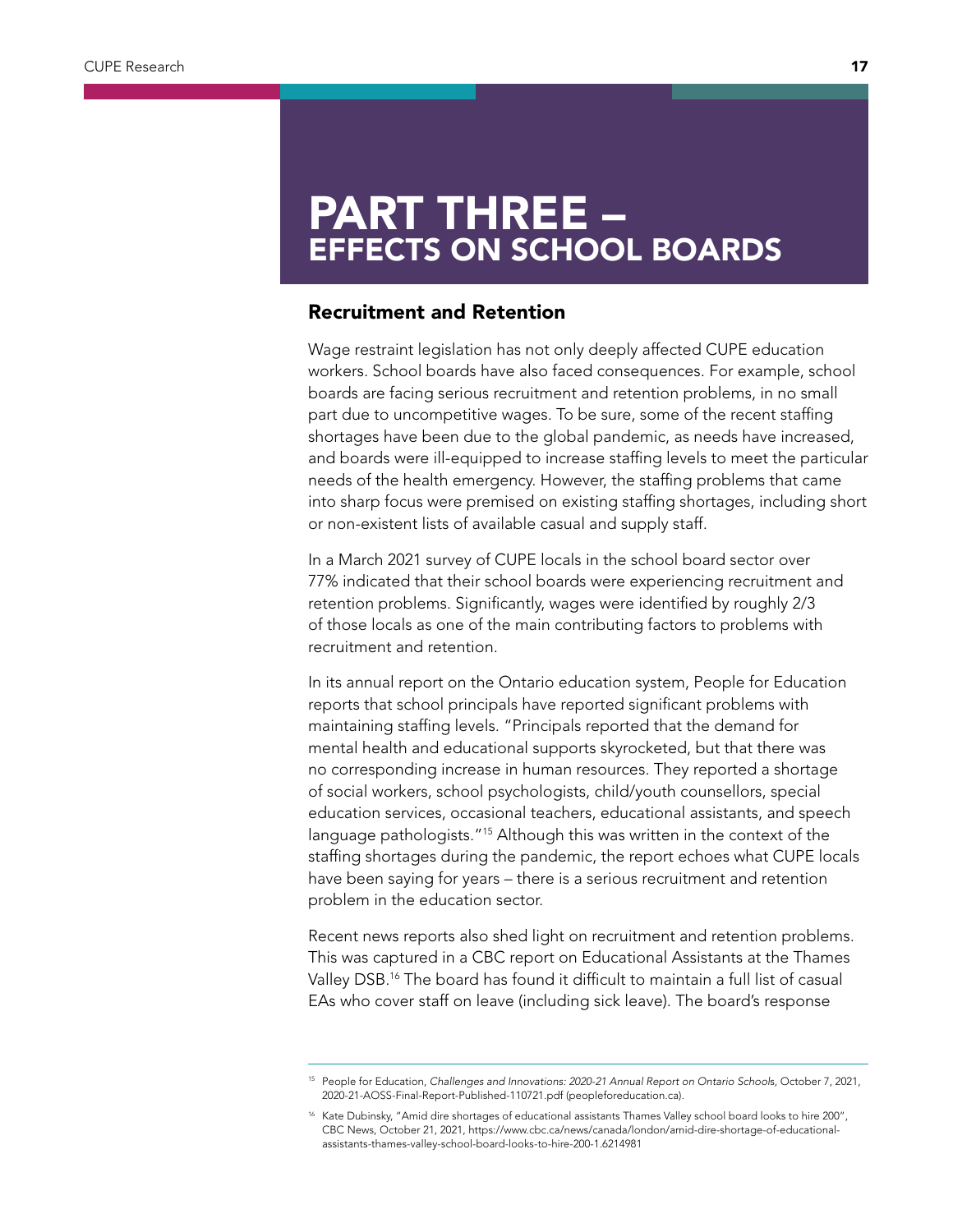was to lower qualifications for these positions, a decision that undermines quality of education. The problem, of course, is not that qualified EAs are unavailable. Instead, it is that wages are too low to attract qualified EAs to work in casual and supply positions.

A similar report shows the Simcoe County DSB and Simcoe Muskoka Catholic DSB both face shortages of staff that included educational assistants, early childhood educators, office and clerical staff, and custodians. The same article states that other boards are facing staffing shortages, including the Durham DSB which is "considering closing schools on days when they don't have enough staff."<sup>17</sup> A spokesperson for the Catholic board said, "staff shortages were a problem before COVID-19; the pandemic made it worse". Once again, this reinforces what CUPE locals have been saying.

"the amount of knowledge required for my job is significant. The investment in the employee needs to be greater, to maintain staffing."

#### *Secretary/Clerical*

"Giving CUPE employees better wages would mean less revolving door positions. I constantly consider going back to school or applying to other positions in an attempt to earn more money because as much as I love this job even at it's highest paying rank it is not enough for me to live comfortably."

#### *Secretary/Clerical*

"Currently wages are a big reason that casual employees can't be found." *Educational Assistant*

"I am a trades person making 15 to 20 dollars an hour less than a tradesperson in the private sector. We (RDSB) are currently looking for tradespeople to work for the board and they aren't even getting applicants because the wages are too low. We need to compete with the higher wages (private sector) so we can have a full service maintenance department."

#### *Custodian/Caretaker/Cleaner*

<sup>&</sup>lt;sup>17</sup> Sara Carson, " 'Some of these people were excellent, excellent educators': Simcoe County school boards face staff shortage", Simcoe.com, November 16, 2021, https://www.simcoe.com/news-story/10514455--some-ofthese-people-were-excellent-excellent-educators-simcoe-county-school-boards-face-staff-shortage/.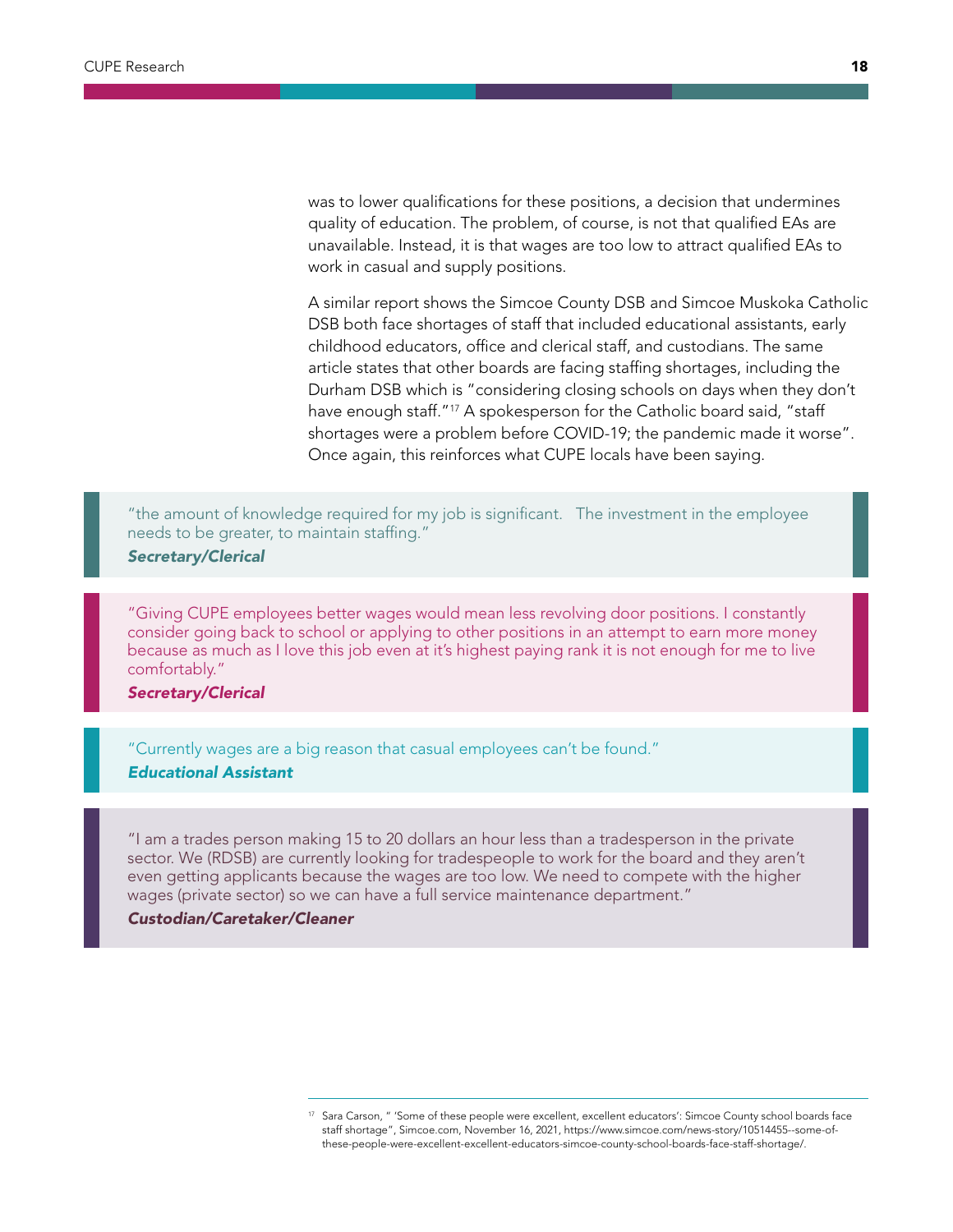"CUPE education workers often work in environments that are short-staffed or have the bare minimum staffing. As such, we all have large amounts of work and our pay should reflect that. Additionally, staffing and workload issues aside, our wages are simply not keeping up with inflation."

*Secretarial/Clerical*

"Many of us make considerably less than the industry standard for our skills/trades." *Information Technology Staff*

# CONCLUSION

Education workers in Ontario deserve a raise. Schools cannot work without the contributions they make on a daily basis yet their wages over the past 10 years have not kept up with inflation. Wages have fallen behind economic growth. School board workers' wages have also trailed behind negotiated settlements in all other unionized sectors in the province (private sector, municipalities, federally regulated workplaces, and the rest of the Ontario broader public sector). The most significant reason for this is misguided and punitive legislation that forced wage restraint on some of the lowest paid workers in schools.

This is not sustainable. It has caused real economic and personal hardships for education workers. It has exacerbated the overall gender wage gap in Ontario and has contributed to growing economic inequality. School boards themselves have also faced significant problems with recruitment and retention related to wages.

In the 2021 Economic Outlook and Fiscal Review the Minister of Finance said "... for too long, the workers of our province have been taken *for granted... Take-home pay for many workers has not kept up with rising costs"* (emphasis added). He further stated "During the pandemic, the workers of Ontario had our back. And our government has theirs. We want Ontario workers in a race to the top, not a race to the bottom."<sup>18</sup> If the Minister is being honest, then it's time to put that sentiment into action and increase wages for Ontario's education workers.

<sup>18</sup> Ontario Ministry of Finance, 2*021 Economic Outlook and Fiscal Review: Build Ontario*, November 4, 2021, https://budget.ontario.ca/2021/fallstatement/pdf/2021-fall-statement-en.pdf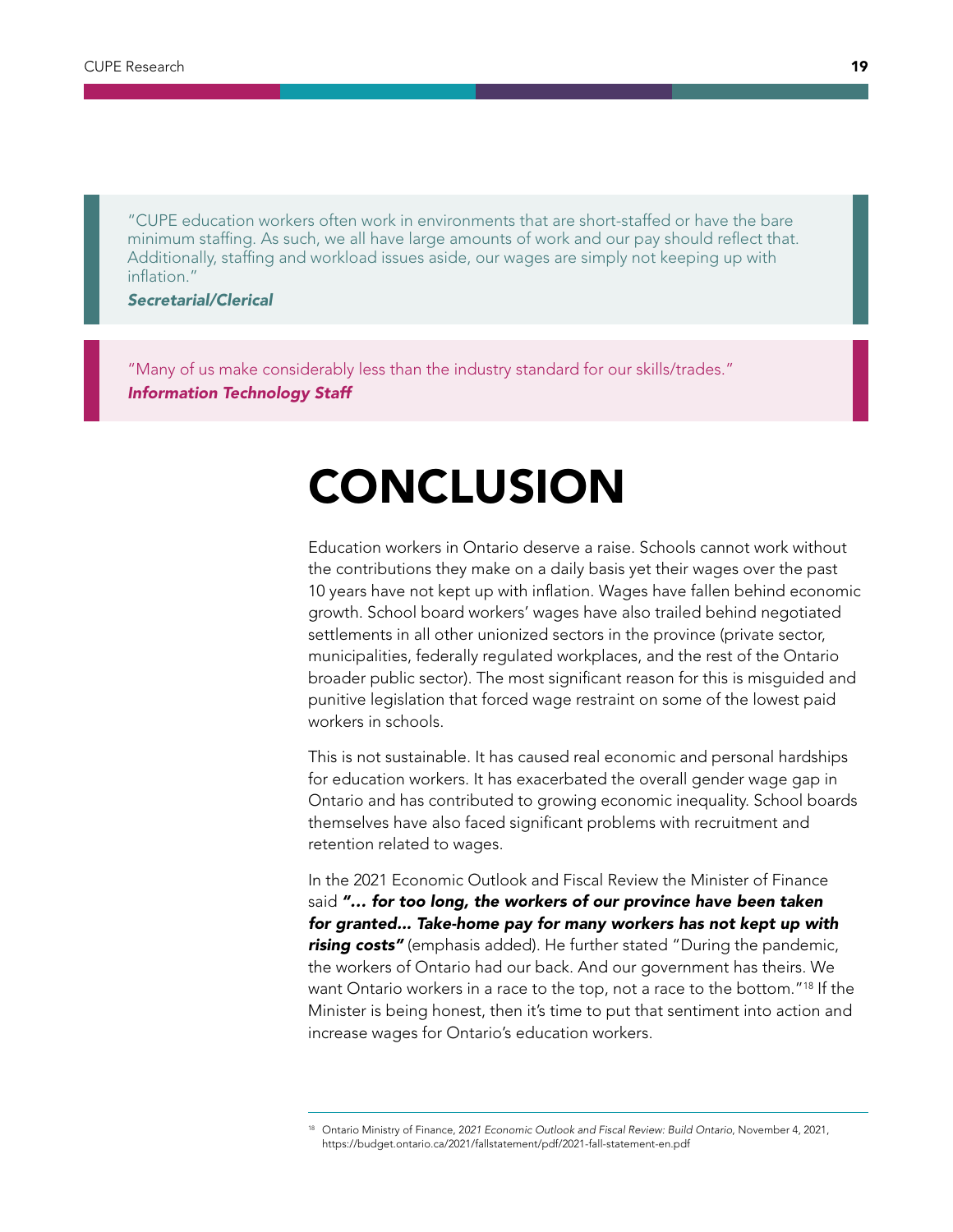"We put in way more hours than we are paid for because we care about the children in our school lives. It's a slap in the face that we don't get paid a decent wage, get paid over the holidays and then have to wait so long for EI to kick in…."

#### *Designated Early Childhood Educator*

"CUPE education workers work hard and are significantly under paid. A person working full time should be able to independently support their family. It is demoralizing having to rely on others or to have to get a second job. I am a single mother and want my children to know if you work hard you will do ok in life."

*Educational Assistant*

"Everyone deserves a living wage at the least." *Secretary/Clerical*

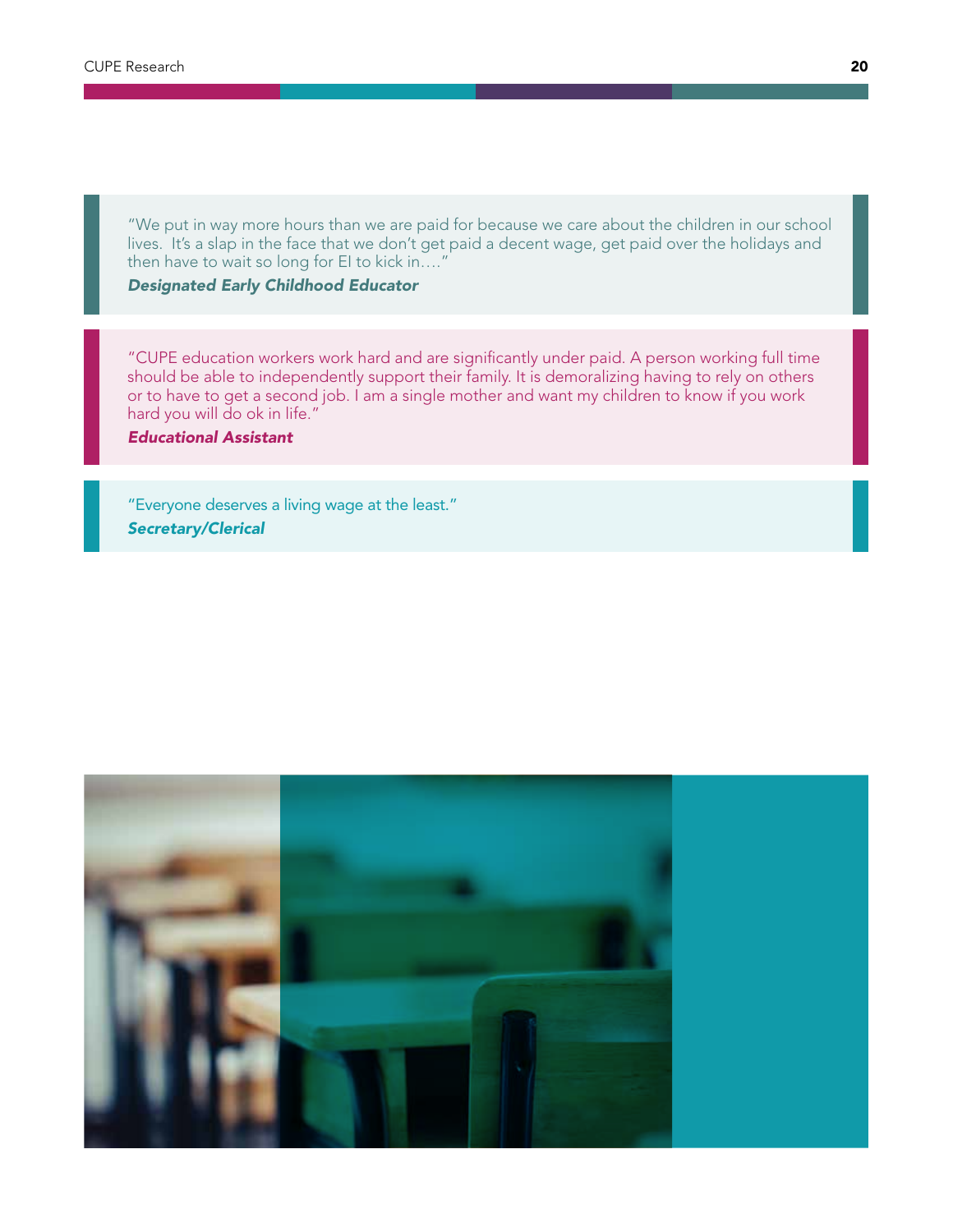### APPENDIX: ESTIMATE OF THE AMOUNT OF MONEY SAVED DUE TO WAGE ADJUSTMENTS LOWER THAN INFLATION

|                      | 2012           | 2013           | 2014           | 2015           | 2016           | 2017           | 2018           | 2019           | 2020           | 2021           |
|----------------------|----------------|----------------|----------------|----------------|----------------|----------------|----------------|----------------|----------------|----------------|
| <b>Total GSN</b>     | 20,967,365,758 | 20,768,115,379 | 22,316,422,767 | 22,619,146,780 | 22,957,509,950 | 23,926,530,938 | 24.629.477.931 | 24,715,635,972 | 25,034,744,736 | 25,595,817,417 |
| Total<br>Wages       | 16,354,545,291 | 16,199,129,996 | 17,406,809,758 | 17.642.934.488 | 17,906,857,761 | 18,662,694,132 | 19,210,992,786 | 19.278.196.058 | 19,527,100,894 | 19,964,737,585 |
| <b>CUPE</b><br>Wages | 1.798.999.982  | 1,781,904,300  | 1,914,749,073  | 1.940.722.794  | 1,969,754,354  | 2,052,896,354  | 2,113,209,206  | 2,120,601,566  | 2,147,981,098  | 2,196,121,134  |
| $Gap*$               | 1.4%           | 2.41%          | 4.87%          | 6.13%          | 7.04%          | 6.86%          | 8.46%          | 8.00%          | 7.73%          | 10.23%         |
| Savings**            | 25,186,000     | 42,943,894     | 93,248,280     | 118,966,307    | 138,670,707    | 140,828,690    | 178,777,499    | 169,648,125    | 166,038,939    | 224,663,192    |

This is the cumulative gap between compounded inflation and wage settlements in the school board sector.

\*\* This is the approximate savings to the government due to wage increases that lag behind inflation. Adding each of these in-year savings nets the government \$1,298,971,192 total savings.

> This is, of course, just an estimate of the in-year savings for the past decade (and the cumulative savings for the government due to a decade of wage restraint). Total wages for the education sector are based on the assumption that staffing costs represent 78% of the total Grants for Student Needs (GSN) spending. Total CUPE education worker wages are based on the assumption that CUPE's share of the total wage bill is 11%. It is likely that these specific proportions change from year-to-year but remain close to these assumptions. Changing the assumptions could result in any given year.

> The point of this exercise is, however, to show that significant sums of money have been withheld from education workers leading to falling real wages. Roughly \$1.2 billion has been saved from the wage bill over a decade. This translates into a an average of \$22,500 in lost income for 55,000 CUPE Education workers in 10 years. In 2021, assuming the government saved \$221,808,235 because CUPE members' wages did not keep up with inflation, education workers' annual wages are, on average, \$4,033 lower than they should be.